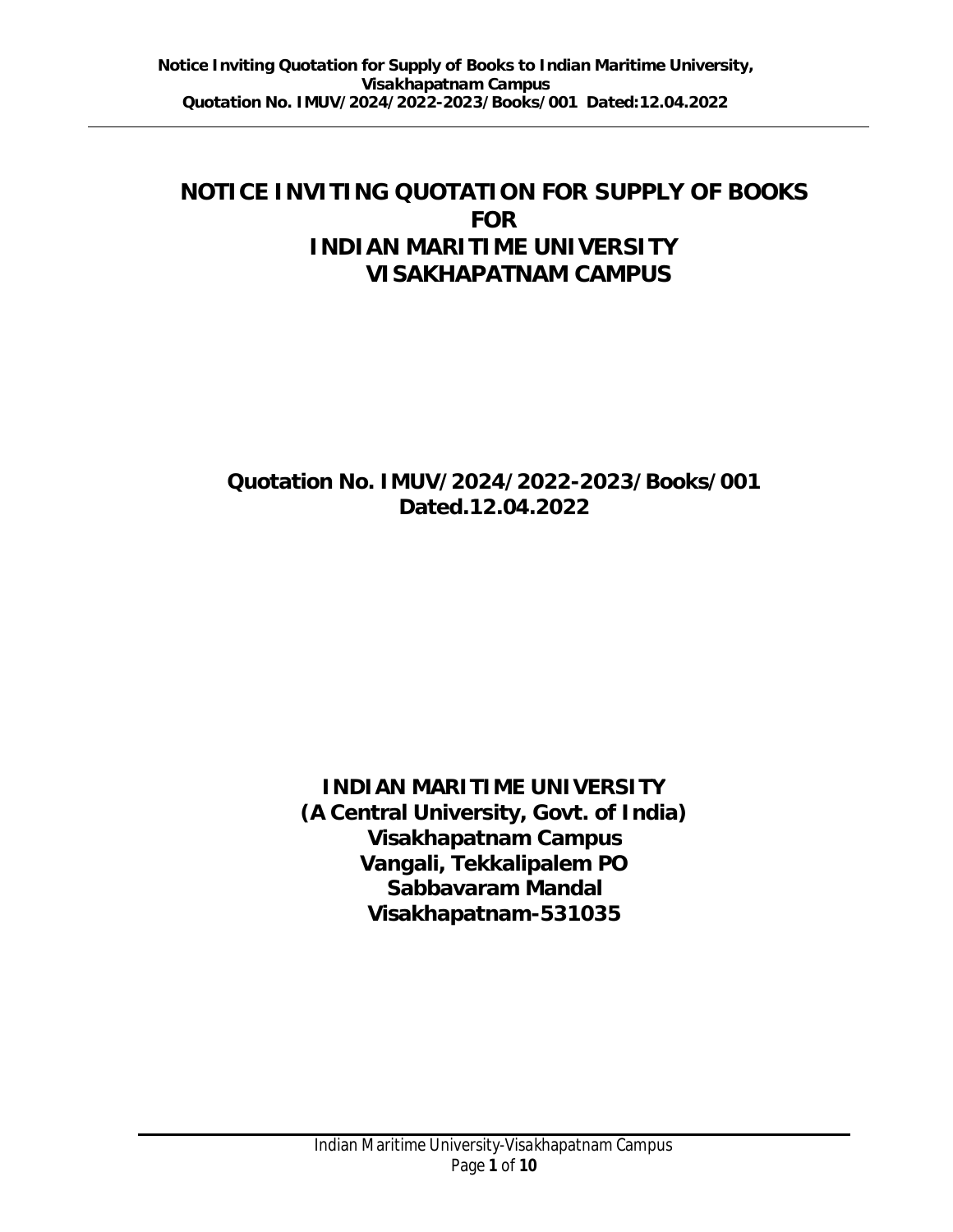# **NOTICE INVITING QUOTATION**

Indian Maritime University, Visakhapatnam Campus is one of the Campuses of Indian Maritime University came into being through an Act of Parliament (Act 22) on 14th November 2008 as a Central University invites sealed quotation enquiries from eligible Publishers/ Book sellers (hereinafter referred to as Bidder) registered with The Federation of Publishers and Booksellers' Association of India (FPBAI).

| 1.1  | <b>Quotation Enquiry Number</b>       | IMUV/2024/2022-2023/Books/001             |
|------|---------------------------------------|-------------------------------------------|
| 1.2  | Date                                  | 12.04.2022                                |
| 1.3  | <b>Brief Description of Quotation</b> | Supply of Books                           |
| 1.4  | Quantity                              | As listed in Annexure-II to the Quotation |
|      |                                       | <b>Enquiry Document</b>                   |
| 1.5  | Covers Information/Submission of Bids | Quotation                                 |
| 1.6  | Form of Contract                      | Supply                                    |
| 1.7  | <b>EMD Indian Rupees</b>              | Rs. 36,000.00                             |
|      |                                       | (Rupees Thirty six thousand only)         |
| 1.8  | <b>Quotation Validity</b>             | 90 days                                   |
| 1.9  | Place of Issue of Quotation Enquiry   | Central Public Procurement portal         |
|      | <b>Document</b>                       | www.imu.edu.in / www.imuv.edu.in.         |
| 1.10 | Date from which the Quotation Enquiry | 25.04.2022 onwards on all working days    |
|      | Document can be downloaded / issued   |                                           |
| 1.11 | Place of submission of Quotation      | Indian Maritime University, Visakhapatnam |
|      |                                       | Campus, Vangali, Tekkalipalem PO,         |
|      |                                       | Sabbavaram Mandal, Visakhapatnam-531035   |
| 1.12 | Quotation submission end date and     | 16.05.2022 1200 Hrs.                      |
|      | Time of submission                    |                                           |
| 1.13 | <b>Quotation Opening Place</b>        | Indian Maritime University, Visakhapatnam |
|      |                                       | Campus, Vangali, Tekkalipalem PO          |
|      |                                       | Sabbavaram Mandal, Visakhapatnam-531035   |
| 1.14 | <b>Quotation Opening Date</b>         | 16.05.2022 at 1400 Hrs.                   |

### **Section-1: Invitation for Quotation**

# **Section-2: Invitation for Bid**

#### **Preparation and Submission of Bids** 2.1

2.1.1 The Bidder should carefully study the requirement and prepare the bid complying with the provisions of the quotation enquiry document.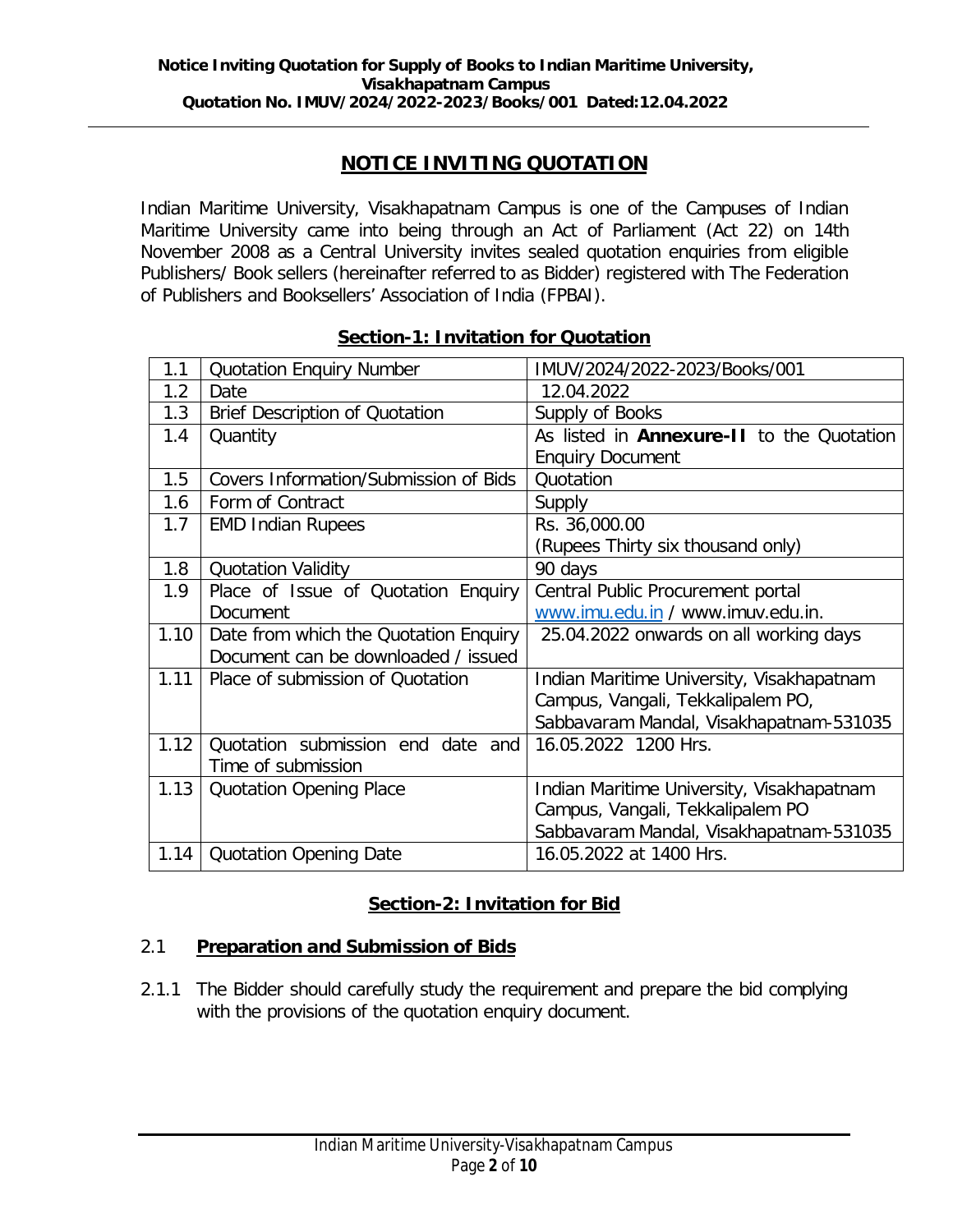- 2.1.2 The supplier should submit blank quotation enquiry document duly signed and sealed in token of acceptance of all the terms & conditions.
- **Quotation for supply of Books to Indian Maritime University,** scribed as **Visakhapatnam Campus** and addressed to The Director, Indian Maritime 2.1.3 The Quotation Enquiry document should be submitted in a sealed cover and super University, Visakhapatnam Campus, Vangali, Tekkalipalem PO, Sabbavaram Mandal, Visakhapatnam-531035.

#### **Definitions** 2.2

| <b>Bidder</b> | Refers to Person (Proprietor) or the Agency or the Firm or the<br>Company who bids               |
|---------------|--------------------------------------------------------------------------------------------------|
| <b>IMUV</b>   | Refers to Indian Maritime University, Visakhapatnam Campus,<br>Visakhapatnam                     |
| Purchaser     | Refers to Indian Maritime University, Visakhapatnam Campus,<br>Visakhapatnam                     |
| Supplier      | Refers to the successful Bidder who received the Purchase<br>Order from IMUV for supply of Books |

#### **Validity of Bid** 2.3

2.3.1 The bid shall be valid for a period of 90 days from the date of opening of the Quotation.

#### **Cost of Bidding** 2.4

2.4.1 The bidder shall bear all the cost associated with the preparation and submission of its Bid and the purchaser shall not be held responsible or liable for those costs incurred regardless of the conduct or out of the bidding process.

#### **Amendments to Quotation** 2.5

2.5.1 At any time prior to the deadline for submission of bids, IMUV may, for any justified reasons, whether on its own initiative or in response to the clarification sought by a prospective Bidder may modify the bid document by issuing necessary corrigendum.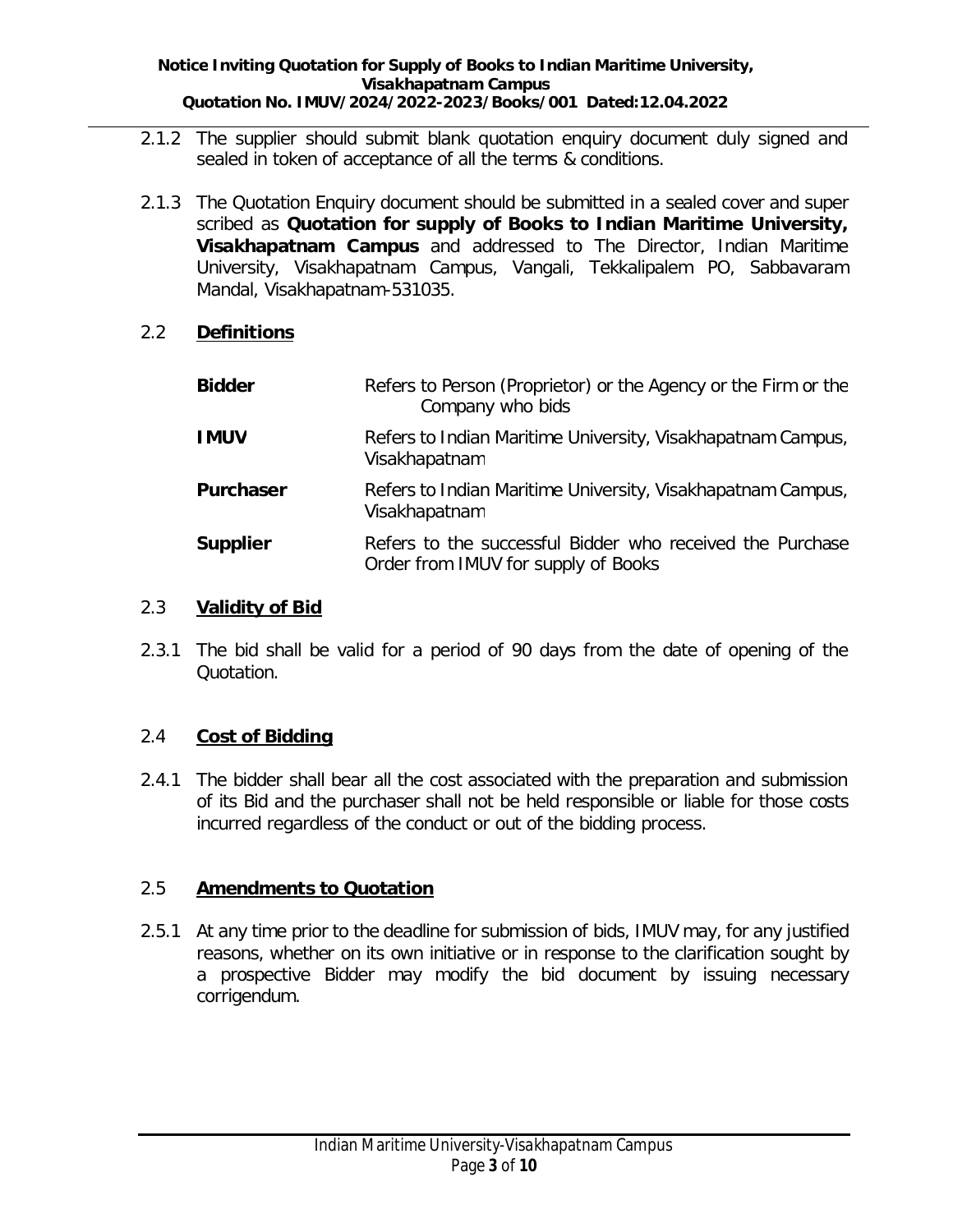**Notice Inviting Quotation for Supply of Books to Indian Maritime University, Visakhapatnam Campus Quotation No. IMUV/2024/2022-2023/Books/001 Dated:12.04.2022**

2.5.2 All prospective suppliers who have downloaded the quotation enquiry document are requested to visit IMU website for any amendments / modifications and make note of the same, which will be binding on them.

#### **Bid Opening Process** 2.6

2.6.1 The Bid will be opened in the presence of Purchase Committee and representative of the bidders (if any) at IMU Visakhapatnam Campus.

#### **Confidentiality** 2.7

- 2.7.1 Any attempt by the Bidders to influence the Purchaser in the evaluation of the Bids may result in the rejection of the Bid of such bidder.
- 2.7.2 Notwithstanding, from the time of Bid opening to the time of placing of the Order, if any bidder wishes to contact the Purchaser on any matter related to the bidding process, it can be done only in writing.

#### **Bid:** 2.8

- 2.8.1 The supplier shall submit the details as per the format placed at **Annexure-1**.
- 2.8.2 The price in respect of books listed in **Annexure-2** to this Quotation Enquiry Document must be submitted as per the format indicating the price in Indian Rupees in respect of Indian Publications and in respect of foreign books the respective currency to be indicated along with conversion rate as notified by Reserve Bank India. The discount offered must be indicated against each book.
- 2.8.3 The bids will be considered if price is quoted for 80% of the titles in Annexure -2. If the price is not quoted in the Annexure – 2 format, IMUV will reject such bids.
- 2.8.4 The supplier shall submit the mandate form at **Annexure-3.**

#### **Evaluation of Bids** 2.9

- 2.9.1 Title wise evaluation of bids will be done and the lowest price quoted by the bidders for a particular title shall be considered.
- 2.9.2 In case the lowest price quoted for a particular title is same in case of more than one supplier, the order will be placed with the bidder who has quoted more discount for maximum number of titles.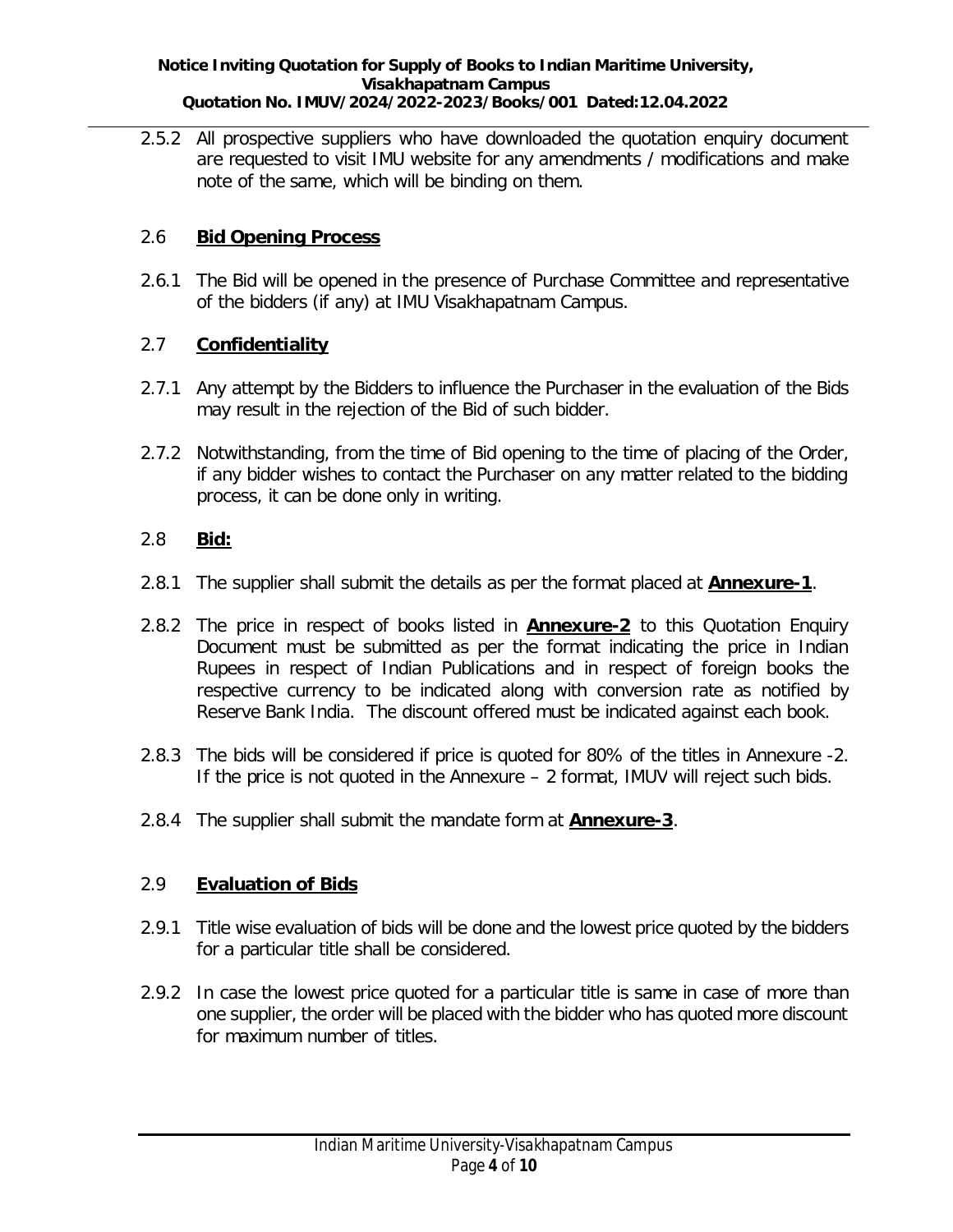- 2.9.3 In case of foreign publication the supplier shall quote the price in foreign currency of the respective book.
- 2.9.4 The exchange rate as notified by the Reserve Bank of India as on the date of opening of the Price Bid shall be taken for the purpose of considering conversion rate for Foreign Currency to Indian Rupees.

## **Cancellation of Quotation** 2.10

- 2.10.1 Notwithstanding anything specified in this quotation, Purchaser/IMUV at its their sole discretion, un-conditionally and without assigning any reasons, reserves the rights
	- i) To accept or reject lowest quotation or any other tender or all the tenders
	- ii) To accept any quotation in full or in part
	- iii) To reject quotation offer not confirming to the terms
- 2.10.2 Bids which deviates from the vital conditions of the document shall be rejected
	- i) Receipts bids in open condition
	- ii) Receipt of bids after due date and time and or by email / fax (unless specified otherwise)
	- iii) Non-submission of complete offers mention in this document.
	- iv) Conditional and unsigned bidders will also be rejected.

**----------------------**

# **Section-3: Earnest Money Deposit and Security Deposit**

#### **Earnest Money Deposit (EMD)** 3.1

**Indian Maritime** on any Nationalized/Scheduled Bank payable in favor of University, Visakhapatnam Campus payable at Visakhapatnam. The 3.1.1 The bidder should deposit Earnest Money Deposit (EMD) amounting to Rs.36,000.00 (Rupees thirty six thousand only) in the form of Demand Draft drawn Demand Draft should be enclosed to the quotation. The Bid without EMD shall be rejected and no correspondence will be entertained in this regard.

#### **Refund of Earnest Money Deposit (EMD)** 3.2

3.2.1 The Earnest Money Deposit (EMD) of the unsuccessful Bidders will be refunded without any interest on placement of Purchase Order(s) on the successful Bidders.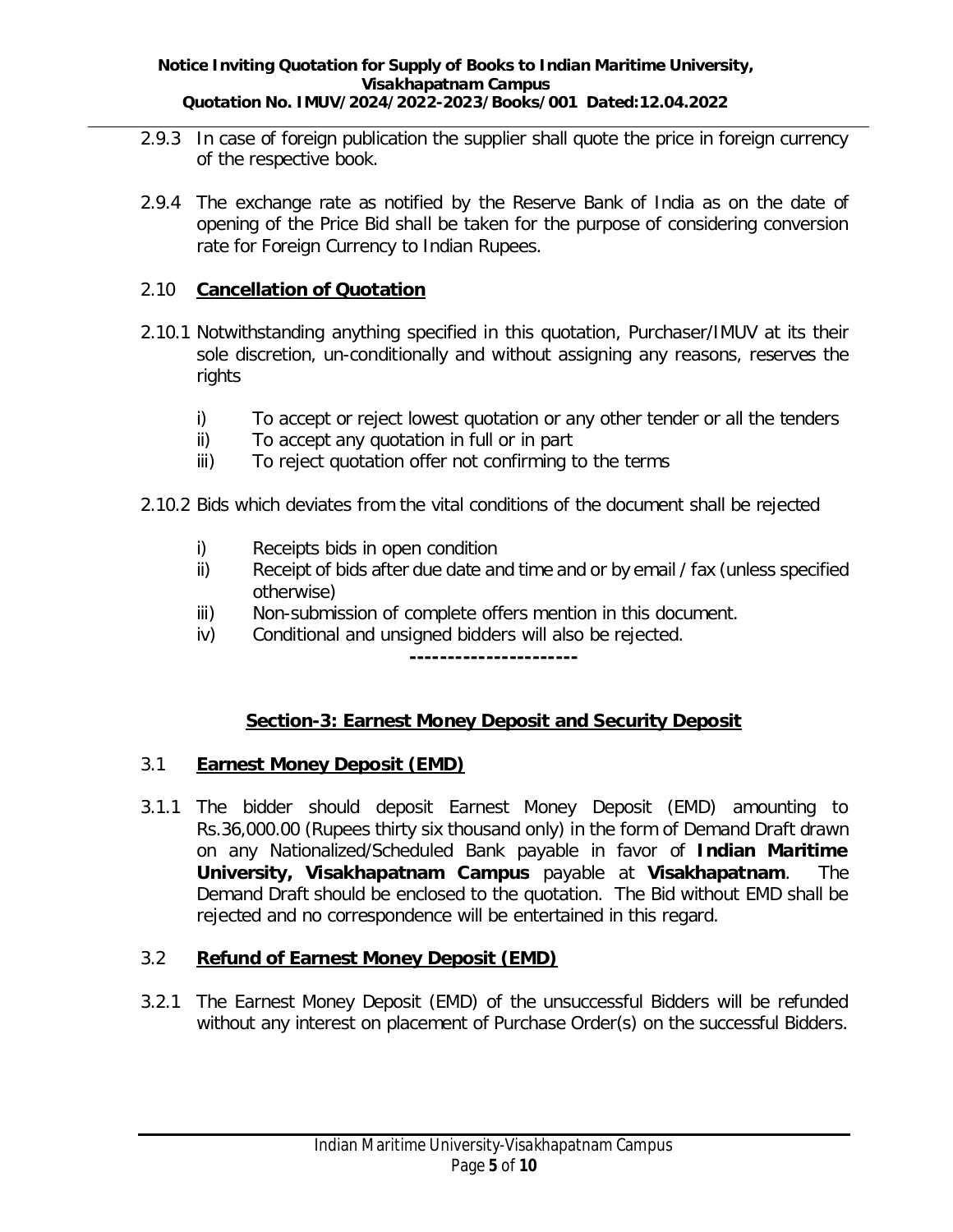- **EMD of the Bidders will be forfeited if** 3.3
	- a) The Bidder is not willing to abide by the terms and conditions after submission of the quotation.
	- b) The Bidder does not honor the supplies required by IMUV
	- c) Withdraws the quotation before receipt of the final acceptance

#### **Security Deposit** 3.4

- 3.4.1 The EMD of successful bidders will be converted as security deposit.
- 3.4.2 The Security Deposit shall be returned to the successful bidders within 30 days from the date of complete execution of the Purchase Order in all respects

--------------------------

## **Section-4: Terms and Conditions**

- **General Conditions** 4.1
- 4.1.1 The books supplied should be of Latest Edition and in good condition only.
- 4.1.2 The Books shall be supplied along with Price proof (As per Publishers Catalogue in case of foreign books) and in the case of Indian books where the Price is not printed on the Book, the supplier shall submit an authentic document in support of verification of Price.
- 4.1.3 IMUV reserves the right to procure the books whole or a part and also split the order as per the requirements of IMUV.
- 4.1.4 Part supply of Books ordered may be accepted if it is in ready stock with Supplier and remaining books shall be supplied within specified time given in the Purchase Order.
- Manager (Library), IMUV about its non-availability within a period of Seven (7) 4.1.5 For any book which is not available in the market, the supplier has to intimate to days from the date of issuance of the Purchase Order.
- 4.1.6 The MRP printed on the Book supplied and also the price proof submitted should not be altered/ changed.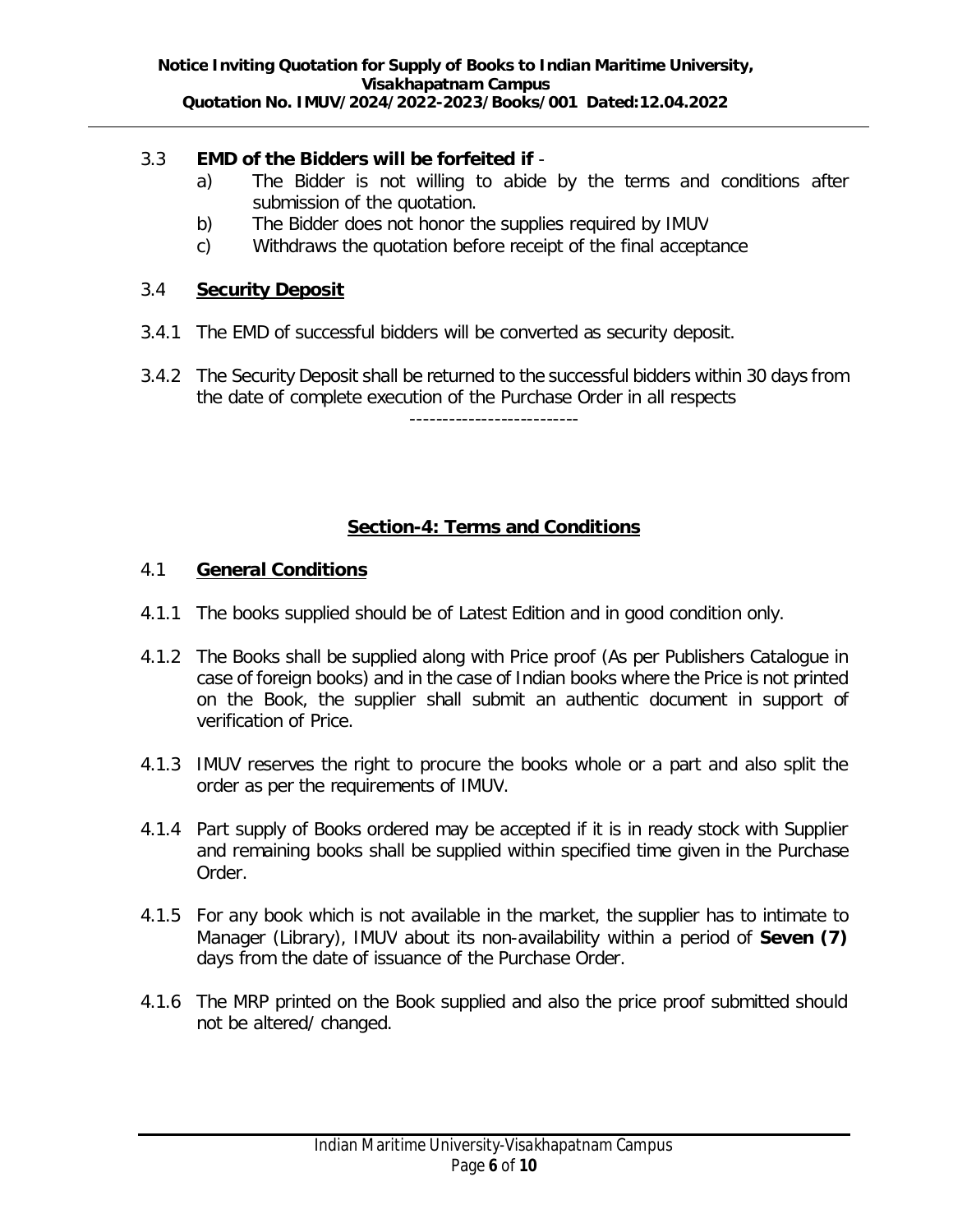- 4.1.7 IMUV may at its discretion increase or decrease in quantity of books to be supplied according to the requirement. In case of requirement, repeat order may also be placed for full (or) part quantity.
- 4.1.8 Wherever the books are available in both hard bound and paper back, the price applicable for paperback should be quoted.
- seek clarification through mail (spadmashree@imu.ac.in) prior to sending their 4.1.9 In case of any variation with respect of author, title, edition etc. the supplier must quotation.
- 4.1.10 The Books are to be delivered at the Library of Indian Maritime University, **Visakhapatnam Campus, Vangali, Tekkalipalem PO, Sabbavaram Mandal, Visakhapatnam-531035** .

#### **Terms of Delivery** 4.2

- **Thirty (30)** days for Indian edition and forty-five (45) days for foreign edition from 4.2.1 The books shall be delivered at IMU, Visakhapatnam Campus free of cost within the receipt of the Purchase Order.
- 4.2.2 The delivery shall be through Registered / Book post / Parcel / Courier / in person at the cost of the supplier. No freight / transportation, Loading and unloading charges, Postage, Insurance or any other charges whatsoever shall be paid. IMUV will not be responsible for any Loss / Damage to the books during transit.
- 4.2.3 Books received in damaged condition including missing pages, mutilated or unreadable pages etc. shall have to be accepted back by the supplier, even though those have been stamped else books have to be replaced within 30 days at supplier own cost.

#### **Payment Terms** 4.3

- 4.3.1 The supplier shall submit pre-receipted Invoice / Bill in Triplicate along with necessary supporting documents.
- 4.3.2 The supplier shall mention the name of the Currency in respect of foreign publications.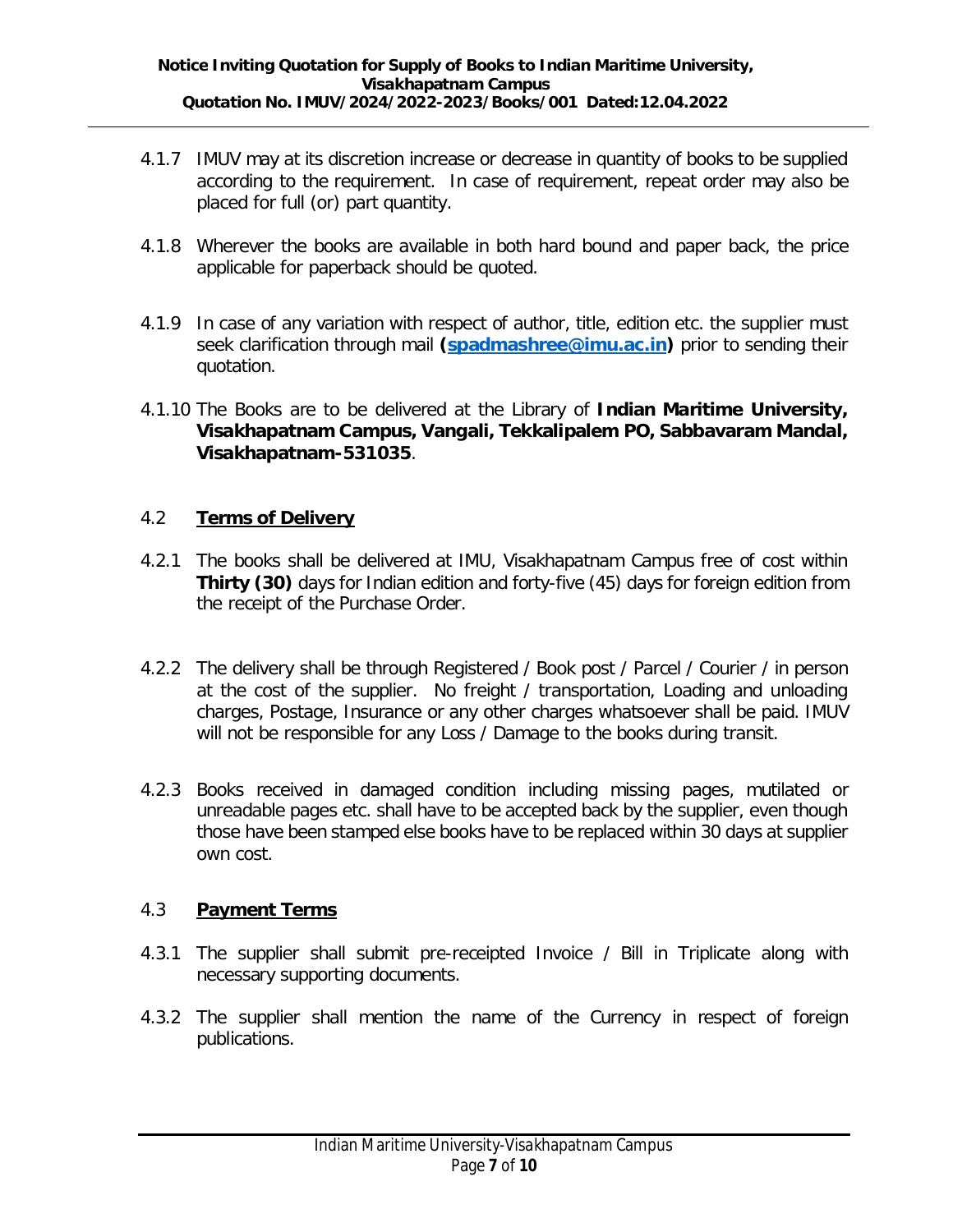- **4.3.3** The exchange rate as notified by the Reserve Bank of India (RBI) as on the date of opening of the Bid shall be taken for the purpose of considering conversion rate for Foreign Currency to Indian Rupees.
- 4.3.4 The payments for the books supplied shall be made on the basis of the certification of receipt of books as per the terms and conditions of Purchase Order by Manager (Library), IMUV. No advance payment shall be made against the Invoice / Bill submitted for books supplied.

#### **Penalty** 4.4

- 4.4.1 In case of delay in supply of books by the supplier beyond the time period stipulated in the Purchase Order, the Purchase shall deduct an amount equivalent to 2% of the price of the delayed books for each week of delay or part thereof until the actual delivery of the book subject to a maximum of 10%.
- 4.4.2 In case books are not supplied due to non-availability, a certificate to this effect shall be submitted by the Supplier duly authenticated by the publisher, failing which, IMUV reserves the right to deduct 2% of the unsupplied books from the Invoice / Bill of the supplier.

#### **Resolution of Disputes** 4.5

4.5.1 In case a dispute arising between the supplier and purchaser relating to the execution of the Purchase Order, the decision of the Campus Director shall be binding on both the supplier and purchaser.

------------------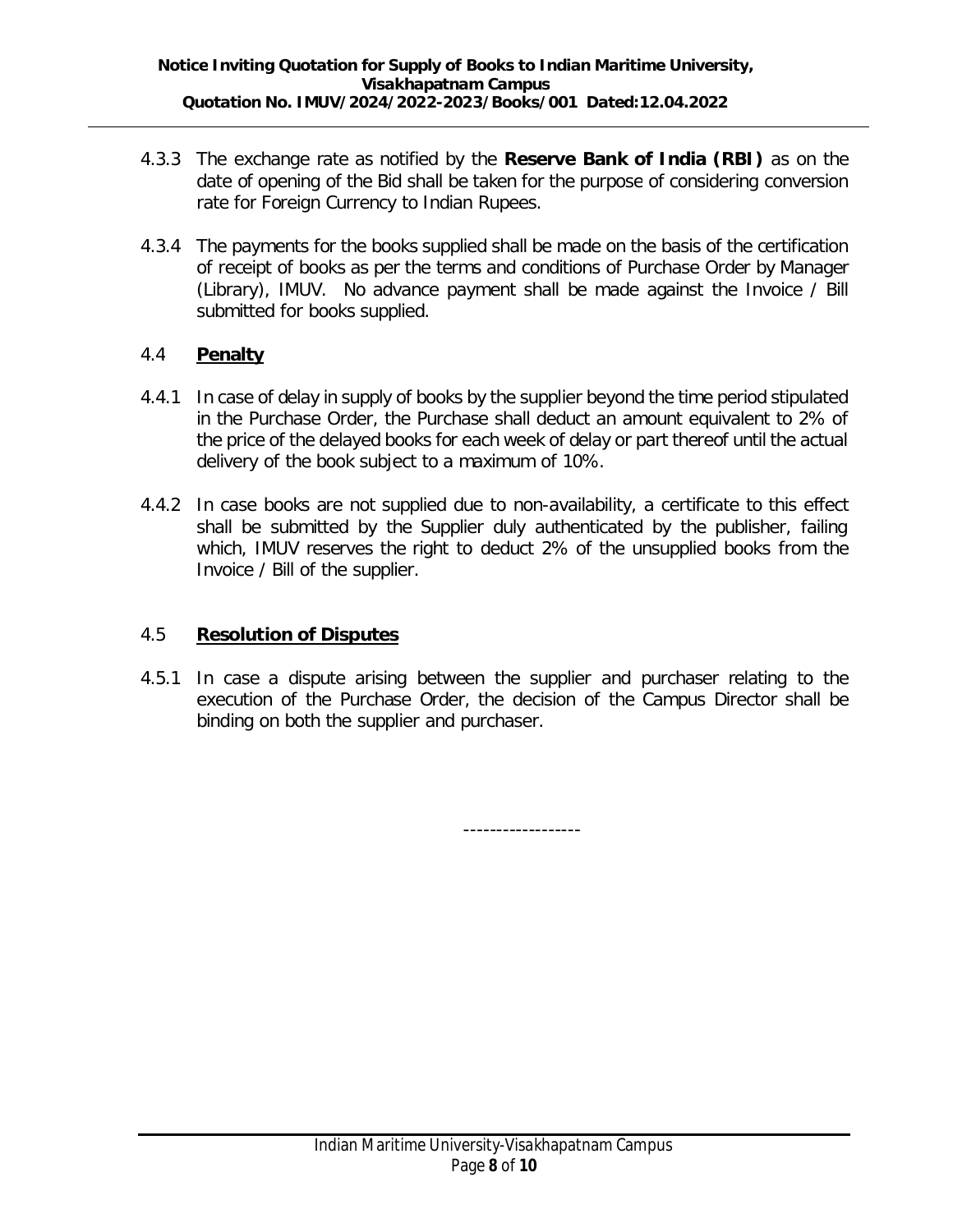|        |                                                                                                    | Annexure-1<br><b>Supplier Details</b>                                                                                                                                                       |
|--------|----------------------------------------------------------------------------------------------------|---------------------------------------------------------------------------------------------------------------------------------------------------------------------------------------------|
| 1<br>2 | Name of the Bidder<br><b>Status</b><br>(Proprietary/Partnership<br>Society / Company)              | <u> 1989 - Johann John Stone, meilich an der Stone († 1918)</u><br>:Indicate whether documentary proof enclosed<br>Yes / No                                                                 |
| 3      | Address of the Registered Office<br>Phone / Mobile No                                              | <u> 1989 - Johann Harry Harry Harry Harry Harry Harry Harry Harry Harry Harry Harry Harry Harry Harry Harry Harry</u>                                                                       |
|        | Email<br>Fax                                                                                       | <u> 1990 - Johann Stein, mars an deus Amerikaansk kommunister (</u>                                                                                                                         |
| 4      | Address of the Local Office<br>$($ If any $)$                                                      |                                                                                                                                                                                             |
|        | Phone / Mobile No<br>Email<br>Fax                                                                  | <u> 1980 - Johann John Stone, mars et al. 1980 - John Stone, mars et al. 1980 - John Stone, mars et al. 1980 - John Stone</u><br><u> 1989 - Johann John Stein, fransk politik (d. 1989)</u> |
| 5      | Permanent Account Number<br>Issued by the Income Tax<br>Authorities<br>(Enclose documentary proof) | Indicate whether documentary proof enclosed<br>Yes / No                                                                                                                                     |
| 6      | <b>GSTIN / UIN</b><br>(Enclose documentary proof)                                                  | Indicate whether documentary proof enclosed<br>Yes / No                                                                                                                                     |
| 7      | Booksellers' Association of India<br>(Enclose documentary proof)                                   | Indicate whether documentary proof enclosed<br>Yes / No                                                                                                                                     |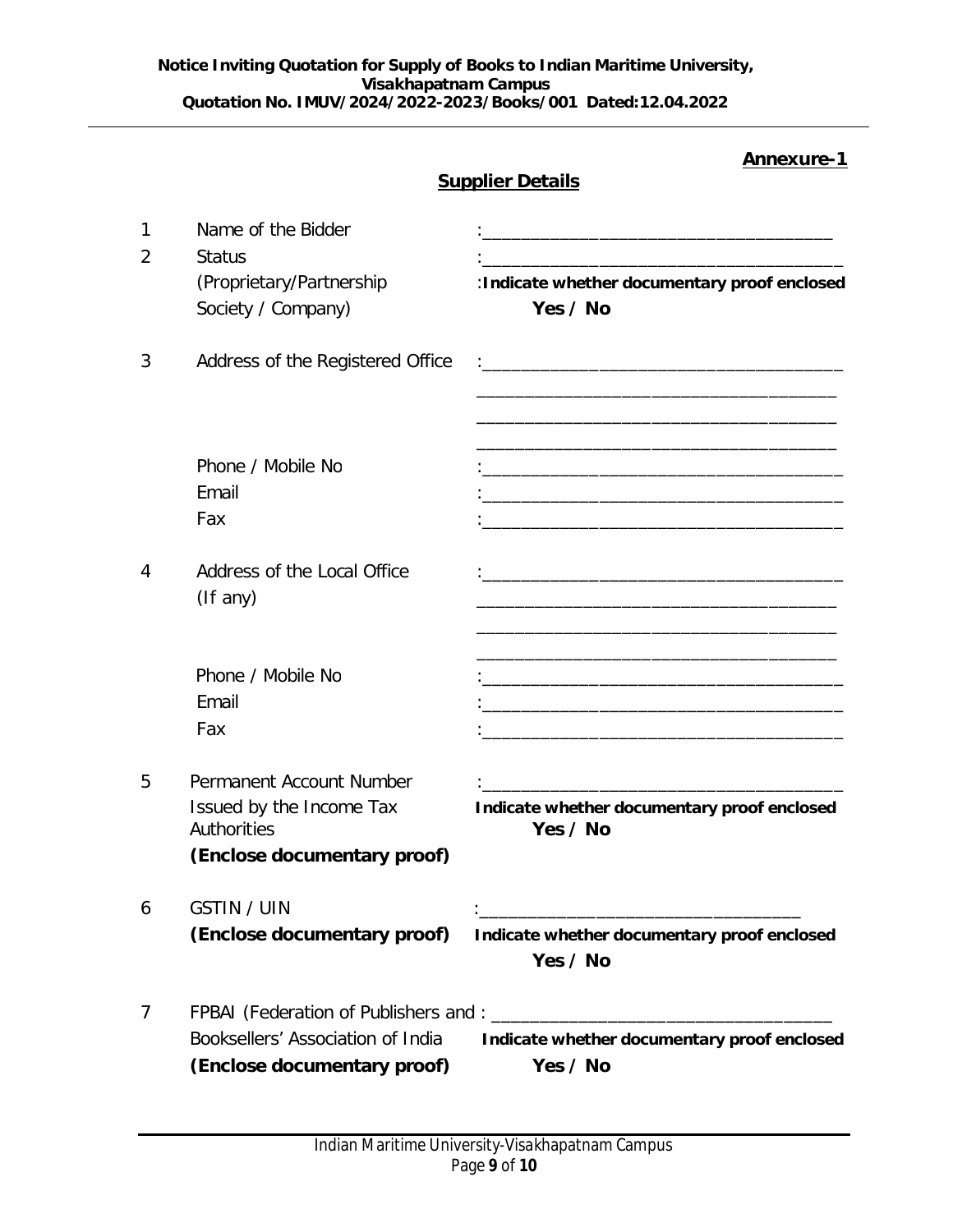#### **Declaration** 8

I. I/ We

(names of Partners/Proprietors/Shareholders) do hereby declare that the entries made in this application form are true to the best of my/our knowledge and believe.

\_\_\_\_\_\_\_\_\_\_\_\_\_\_\_\_\_\_\_\_\_\_\_\_\_\_\_\_\_\_\_\_\_\_\_\_\_\_\_\_\_\_\_\_\_\_\_\_\_\_\_\_\_\_\_\_\_\_\_\_\_\_\_\_

- II. Mr. given below, is an authorized representative of this firm.
- III. This offer is valid for 90 days from the date of opening of the quotation.
- IV. I/We also undertake the responsibility to communicate all subsequent changes in the constitution or working of firm, affecting the accuracy of the facts, stated above.
- V. I/We shall abide by all the terms and conditions laid down by IMU, Visakhapatnam Campus

**Signature of the Bidder with Seal**

**Place:\_\_\_\_\_\_\_\_\_\_\_** Date :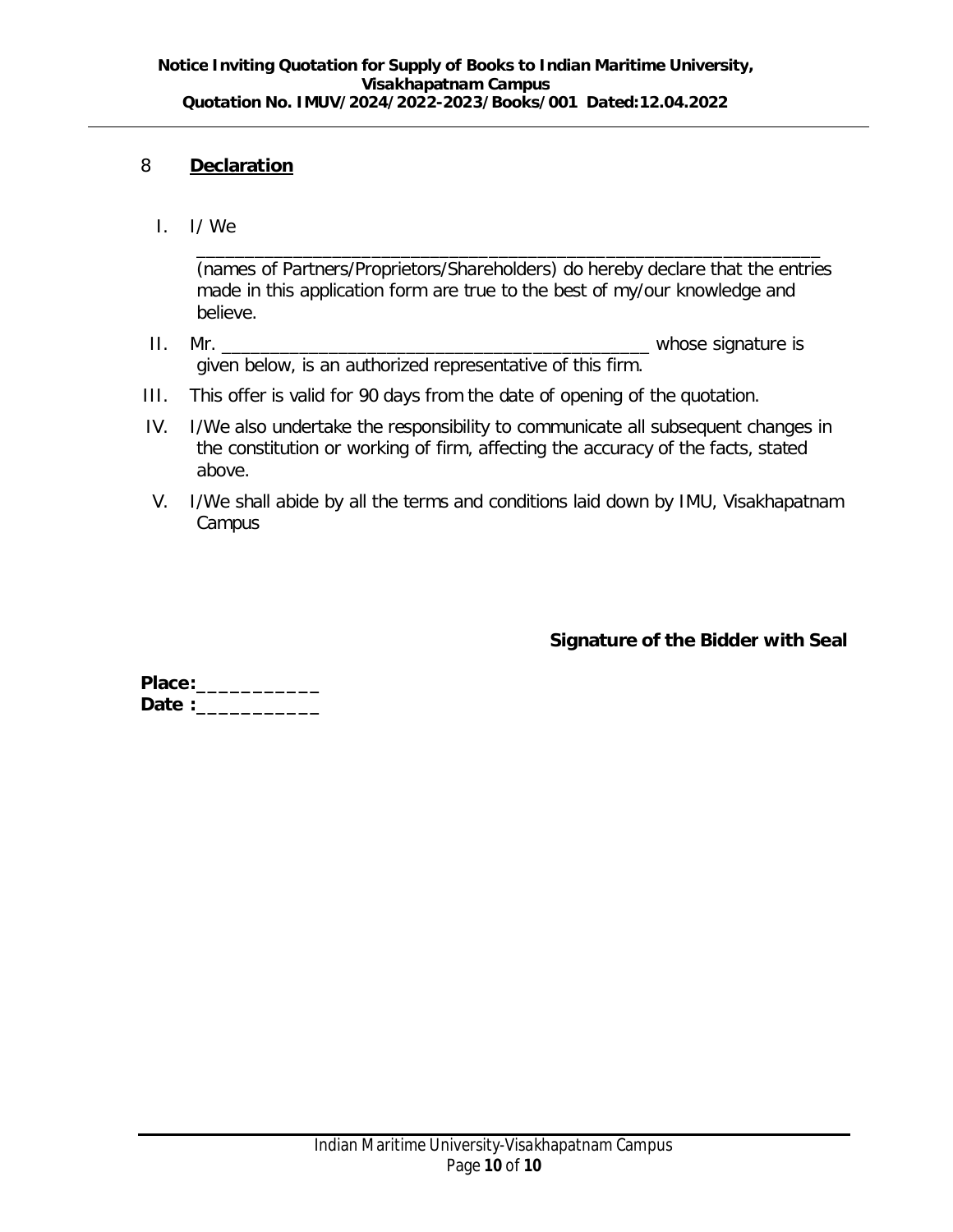| SI. | Title                                                | Author                                     | Publisher               | Edition | Year | No. of         | Currency | Price       | Conversion | <b>Total Price</b> | Discount | <b>Total Price</b>      |
|-----|------------------------------------------------------|--------------------------------------------|-------------------------|---------|------|----------------|----------|-------------|------------|--------------------|----------|-------------------------|
| No. |                                                      |                                            |                         |         |      | Copies         |          | per<br>Copy | Rate       | (INR)              | $\%$     | after Discount<br>(INR) |
|     | 1 Wave Mechanics and Wave loads                      | Paolo Boccotti                             | Elsevier                |         |      | $\mathbf{1}$   |          |             |            |                    |          |                         |
|     | on Marine Structures                                 |                                            |                         |         |      |                |          |             |            |                    |          |                         |
|     | 2 An Introduction to Hydrodynamics Lemehaute Bernard |                                            | Springer Berlin         |         |      | $\mathbf{1}$   |          |             |            |                    |          |                         |
|     | and Water waves                                      |                                            | Heidi Berg              |         |      |                |          |             |            |                    |          |                         |
|     | 3 Water Waves: The Mathematical                      | J.J. Stoker                                | John Wiley & Sons       |         |      | $\mathbf{1}$   |          |             |            |                    |          |                         |
|     | theory written applications                          |                                            |                         |         |      |                |          |             |            |                    |          |                         |
|     | 4 Electronic Devices and Circuits                    | Salivahanan, N Suresh<br>Kumar             | <b>McGraw Hill</b>      |         |      | 5              |          |             |            |                    |          |                         |
|     | 5 Basic Electronics & Linear Circuits                | Bhargava N. N., DC                         | <b>Tata McGraw Hill</b> |         |      | 5              |          |             |            |                    |          |                         |
|     |                                                      | Kulshreshtha And S C                       |                         |         |      |                |          |             |            |                    |          |                         |
|     |                                                      | Gupta                                      |                         |         |      |                |          |             |            |                    |          |                         |
|     | 6 Electronics A Systems Approach                     | <b>Neil Storey</b>                         | Pearson Education       |         |      | $\overline{2}$ |          |             |            |                    |          |                         |
|     | 7 Electronic Devices & Circuit Theory                | R. L. Boylestad & Louis                    | Pearson Education       |         |      | $\overline{2}$ |          |             |            |                    |          |                         |
|     |                                                      | Nashlesky                                  |                         |         |      |                |          |             |            |                    |          |                         |
|     | 8 Probabilistic theory of Ship                       | Price W.G & Bishop                         | Chapman & Hall,         |         |      | $\mathbf{1}$   |          |             |            |                    |          |                         |
|     | <b>Dynamics</b>                                      | R.E.D                                      | London                  |         |      |                |          |             |            |                    |          |                         |
|     | 9 Fundamentals of Business                           | Ahuja H.L.                                 | S. Chand                |         |      | 5              |          |             |            |                    |          |                         |
|     | Economics,                                           |                                            | Publications            |         |      |                |          |             |            |                    |          |                         |
|     | 10 Business Fundamentals                             | C.B.Gupta                                  | S. Chand                |         |      | $\overline{2}$ |          |             |            |                    |          |                         |
|     |                                                      |                                            | Publications            |         |      |                |          |             |            |                    |          |                         |
|     | 11 Fundamentals of Business                          | Bhusan Y.K.                                | S. Chand                |         |      | $\mathbf{1}$   |          |             |            |                    |          |                         |
|     | Organisation                                         |                                            | Publications            |         |      |                |          |             |            |                    |          |                         |
|     | 12 Financial Markets Institutions and                | Gupta Dn.N.K. & Monika Anne Books pvt Itd. |                         |         |      | $\mathbf{1}$   |          |             |            |                    |          |                         |
|     | <b>Services</b>                                      | Chopra                                     | Publications            |         |      |                |          |             |            |                    |          |                         |
|     | 13 Dimensional Analysis and Theory                   | Langhaar, H.L.                             | John Wiley & Sons       |         |      | 5              |          |             |            |                    |          |                         |
|     | of Models                                            |                                            |                         |         |      |                |          |             |            |                    |          |                         |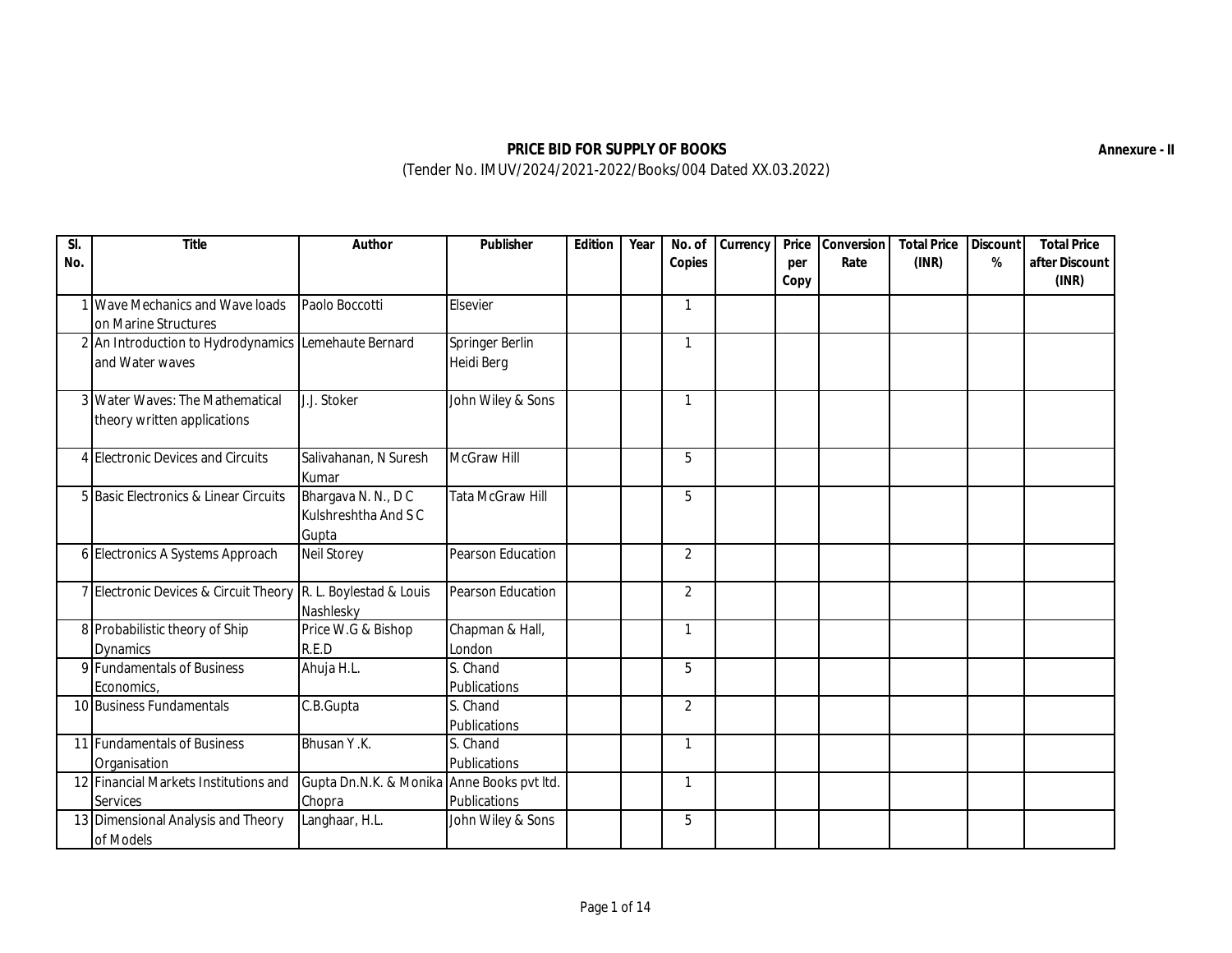| SI.<br>No. | Title                               | Author                | Publisher               | Edition | Year | No. of<br>Copies | Currency | Price<br>per | Conversion<br>Rate | <b>Total Price</b><br>(INR) | Discount<br>% | <b>Total Price</b><br>after Discount |
|------------|-------------------------------------|-----------------------|-------------------------|---------|------|------------------|----------|--------------|--------------------|-----------------------------|---------------|--------------------------------------|
|            |                                     |                       |                         |         |      |                  |          | Copy         |                    |                             |               | (INR)                                |
|            | 14 Mechanical Measurements          | Thomas G. Beckwith,   | Prentice Hall of        |         |      | ſ                |          |              |                    |                             |               |                                      |
|            |                                     | Roy D. Marangoni, And | India                   |         |      |                  |          |              |                    |                             |               |                                      |
|            |                                     | John H. Lienhard V,   |                         |         |      |                  |          |              |                    |                             |               |                                      |
|            | 15 Mechanics of Marine Vehicles     | Clayton, B.R. And     | Gulf Publishing Co.,    |         |      | $\mathbf{1}$     |          |              |                    |                             |               |                                      |
|            |                                     | Bishop, R.E.D.        | <b>USA</b>              |         |      |                  |          |              |                    |                             |               |                                      |
|            | 16 Strain Gauge-User's Handbook     | Hanna, R.L. And Reed, |                         |         |      | 1                |          |              |                    |                             |               |                                      |
|            |                                     | S.E.                  |                         |         |      |                  |          |              |                    |                             |               |                                      |
|            | 17 Fundamentals of Ocean            | Simon P. Neill And M. | <b>Academic Press</b>   |         |      | 1                |          |              |                    |                             |               |                                      |
|            | Renewable Energy                    | Reza Hashemi          |                         |         |      |                  |          |              |                    |                             |               |                                      |
|            | 18 Wave and Tidal Energy            | Deborah Greaves And   | John Wiley & Sons       |         |      |                  |          |              |                    |                             |               |                                      |
|            |                                     | Gregorio Iglesias     |                         |         |      |                  |          |              |                    |                             |               |                                      |
|            | 19 Ocean Energy: Tide & Tidal Power | Roger H. Charlier And | Springer                |         |      |                  |          |              |                    |                             |               |                                      |
|            |                                     | Charles W. Finkl      |                         |         |      |                  |          |              |                    |                             |               |                                      |
|            | 20 Handbook of Ocean Wave Energy    | Arthur Pecher, Jens   | Springer                |         |      | 1                |          |              |                    |                             |               |                                      |
|            |                                     | Peter Kofoed          |                         |         |      |                  |          |              |                    |                             |               |                                      |
|            | 21 Ocean Waves and Oscillating      | Johannes Falnes       | Cambridge               |         |      | 1                |          |              |                    |                             |               |                                      |
|            | Systems                             |                       | <b>University Press</b> |         |      |                  |          |              |                    |                             |               |                                      |
|            | 22 Wave Energy Conversion           | R. Bhattacharya And   | Elsevier                |         |      | 1                |          |              |                    |                             |               |                                      |
|            |                                     | M.E. Mccormik         |                         |         |      |                  |          |              |                    |                             |               |                                      |
|            | 23 Tidal Power                      | Victor Lyatkher       | Scrivener               |         |      | 1                |          |              |                    |                             |               |                                      |
|            |                                     |                       | Publishing LLC          |         |      |                  |          |              |                    |                             |               |                                      |
|            | 24 Ocean Energies: Environmental,   | Roger H. Charlier And | Elsevier                |         |      | 1                |          |              |                    |                             |               |                                      |
|            | Economic and Technological          | John R. Justus        |                         |         |      |                  |          |              |                    |                             |               |                                      |
|            | <b>Aspects of Alternative Power</b> |                       |                         |         |      |                  |          |              |                    |                             |               |                                      |
|            | <b>Sources</b>                      |                       |                         |         |      |                  |          |              |                    |                             |               |                                      |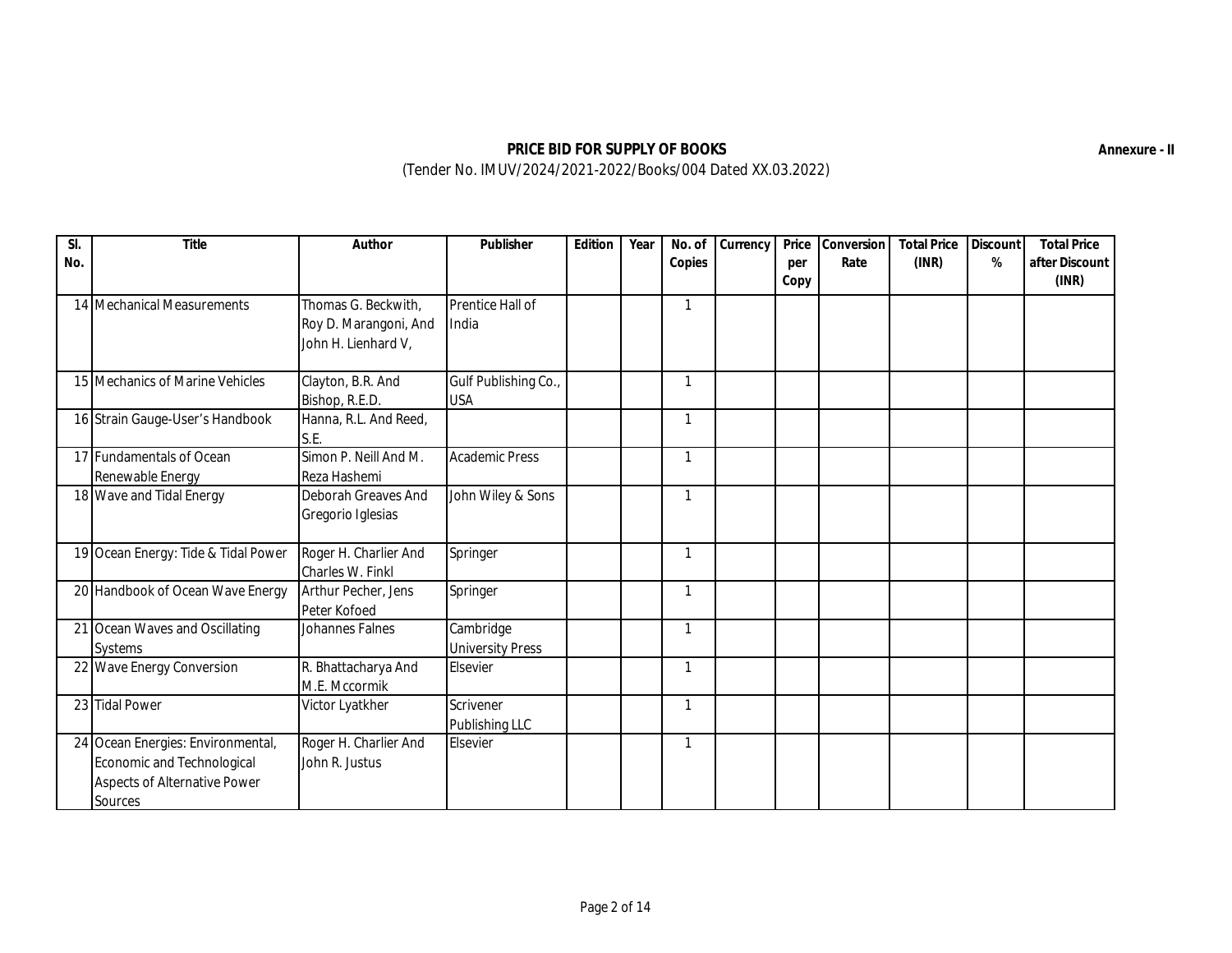| No. | Title                                                                          | Author                                                       | Publisher                                                          | Edition | Year | No. of<br>Copies | Currency | Price<br>per<br>Copy | Conversion<br>Rate | <b>Total Price</b><br>(INR) | Discount<br>% | <b>Total Price</b><br>after Discount<br>(INR) |
|-----|--------------------------------------------------------------------------------|--------------------------------------------------------------|--------------------------------------------------------------------|---------|------|------------------|----------|----------------------|--------------------|-----------------------------|---------------|-----------------------------------------------|
|     | 25 Renewable Energy from the<br>Ocean: A Guide to OTEC                         | William H. Avery And<br>Chih Wu                              | <b>Oxford University</b><br>Press. ISBN 0-19-<br>507199-9          |         |      | 1                |          |                      |                    |                             |               |                                               |
|     | 26 Electrical Design for Ocean Wave<br>and Tidal Energy Systems                | Raymond Alcorn And<br>Dara O'sullivan                        | The Institution of<br>Engineering &<br>Technology (IET),<br>London |         |      | $\mathbf{1}$     |          |                      |                    |                             |               |                                               |
|     | 27 Coastal Engineering Volume I & II                                           | Richand L. Silvester                                         | Elsevier                                                           |         |      | 1                |          |                      |                    |                             |               |                                               |
|     | 28 Waves, Tides and Shallow Water<br>Processes                                 | The Open University                                          | Butterworth<br>Heinemann                                           |         |      | 1                |          |                      |                    |                             |               |                                               |
|     | 29 US Army Corps of Engineers<br>Coastal Engineering Manual, EM<br>1110-2-1100 | Coastal Engineering<br>Research Centre, Dept.<br>Of The Army | US Army Corps of<br>Engineers,<br>Washington DC.                   |         |      | 1                |          |                      |                    |                             |               |                                               |
|     | 30 Port Designer's Hand Book                                                   | <b>Carl Sorensen</b>                                         | <b>ICE Publications</b>                                            |         |      | 1                |          |                      |                    |                             |               |                                               |
|     | 31 Introduction to finite Elements in<br>Engineering                           | Tirupathi R,<br>Chandrupatla Ashok,<br>Belegundu D.          | Pearson Education                                                  |         |      | $\overline{2}$   |          |                      |                    |                             |               |                                               |
|     | 32 Finite Element Methods in<br>Engineering                                    | Rao .S. S.                                                   | Butterworth<br>Heinemann                                           |         |      | $\overline{2}$   |          |                      |                    |                             |               |                                               |
|     | 33 Finite Element Modelling for<br><b>Materials Engineers Using MATLAB</b>     | Oluleke Oluwole                                              | Springer                                                           |         |      | 1                |          |                      |                    |                             |               |                                               |
|     | 34 Finite Element Method with<br>Application in Engineering                    | Desai Y.M., Eldho T.I.,<br>Shah A.H.                         | Pearson Education                                                  |         |      | $\overline{2}$   |          |                      |                    |                             |               |                                               |
|     | 35 Finite Element Method for<br><b>Structural Engineers</b>                    | Wail N. Al Rifaie, Ashok<br>K. Govind                        | New Age<br>International                                           |         |      | 1                |          |                      |                    |                             |               |                                               |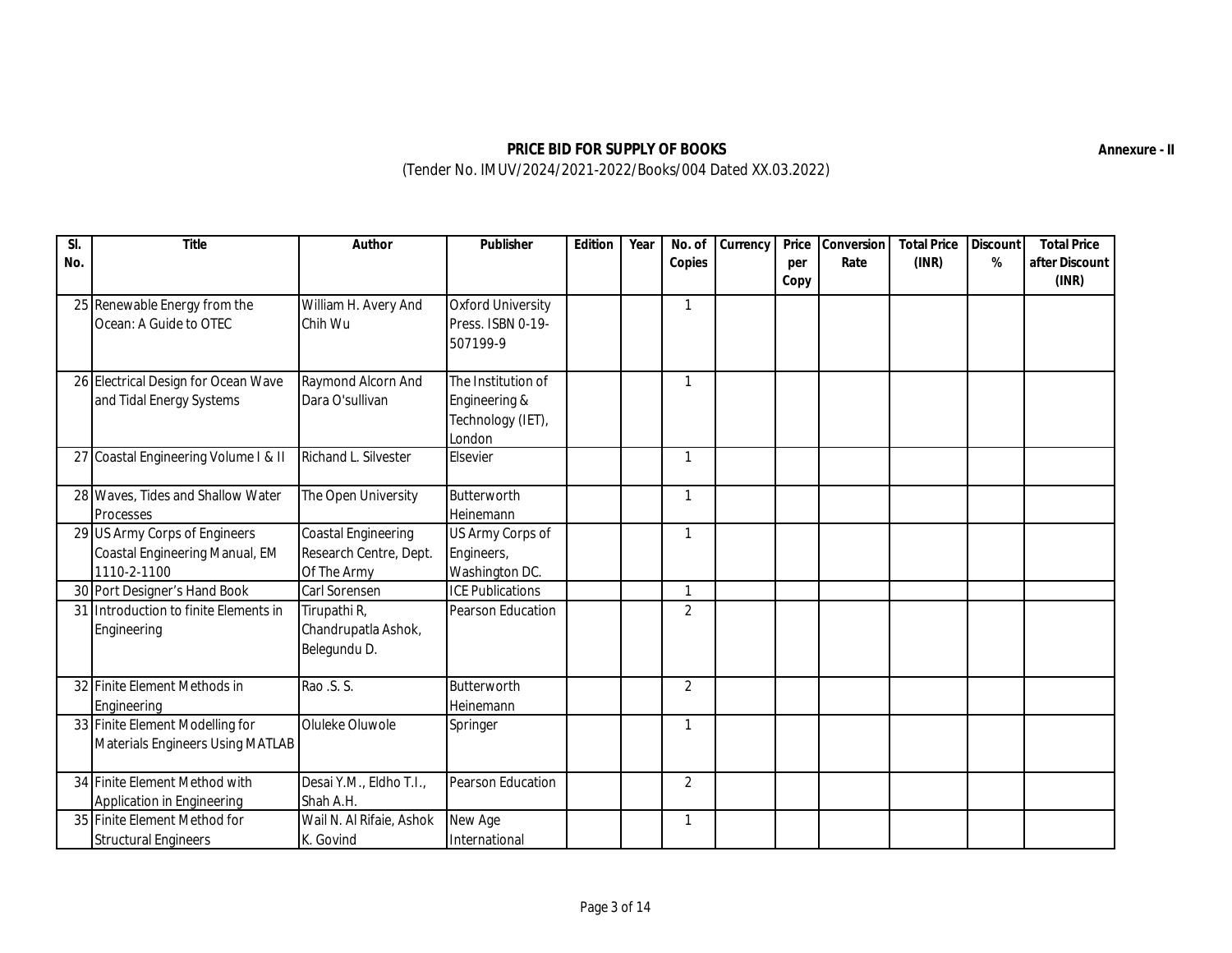| No. | Title                                                                             | Author                                                                                   | Publisher                               | Edition | Year | No. of<br>Copies | Currency | Price<br>per<br>Copy | Conversion<br>Rate | <b>Total Price</b><br>(INR) | Discount<br>% | <b>Total Price</b><br>after Discount<br>(INR) |
|-----|-----------------------------------------------------------------------------------|------------------------------------------------------------------------------------------|-----------------------------------------|---------|------|------------------|----------|----------------------|--------------------|-----------------------------|---------------|-----------------------------------------------|
|     | 36 Marine Painting Manual                                                         | A.M. Berendsen                                                                           | Graham & Trotman                        |         |      | 1                |          |                      |                    |                             |               |                                               |
|     | 37 Corrosion control for Offshore<br><b>Structures</b>                            | Ramesh Singh                                                                             | Elsevier                                |         |      | 1                |          |                      |                    |                             |               |                                               |
|     | 38 Designing Cathodic Protection<br>Systems for Marine structures and<br>vehicles | Harvey P Hack                                                                            | <b>SNAME</b>                            |         |      | $\mathbf{1}$     |          |                      |                    |                             |               |                                               |
|     | 39 Inland & Maritime waterways &<br>ports -Design Construction and<br>Operation   | Permanent International Pergamon Press<br><b>Association Of</b><br>Navigational Congress |                                         |         |      | $\mathbf{1}$     |          |                      |                    |                             |               |                                               |
|     | 40 Inland Navigation locks, dams and  Bruce .L Mc Castry<br>Channels              |                                                                                          | American Society of<br>Civil Engineers. |         |      | 1                |          |                      |                    |                             |               |                                               |
|     | 41 Recommendation of Harmonized<br>Europe                                         | Economic Commission<br>Of Europe                                                         | <b>UNCTAD</b>                           |         |      | 1                |          |                      |                    |                             |               |                                               |
|     | 42 Guidelines for sustainable Inland<br>Waterways and Navigation                  | International Navigation PIANC<br>Association                                            |                                         |         |      | 1                |          |                      |                    |                             |               |                                               |
|     | 43 Offshore Structures Design<br><b>Construction and Maintenance</b>              | Mohammed Ae. Reddy                                                                       | gulf Professional                       |         |      | 1                |          |                      |                    |                             |               |                                               |
|     | 44 Handbook of Offshore Engineering S.K.Chakrabarti<br>(Vol1 &                    |                                                                                          | Elsevier                                |         |      | $\mathbf{1}$     |          |                      |                    |                             |               |                                               |
|     | 45 Dynamic Analysis & Design of Off<br><b>Shore Structures</b>                    | Srinivasan Chandrasekar Springer                                                         |                                         |         |      | 1                |          |                      |                    |                             |               |                                               |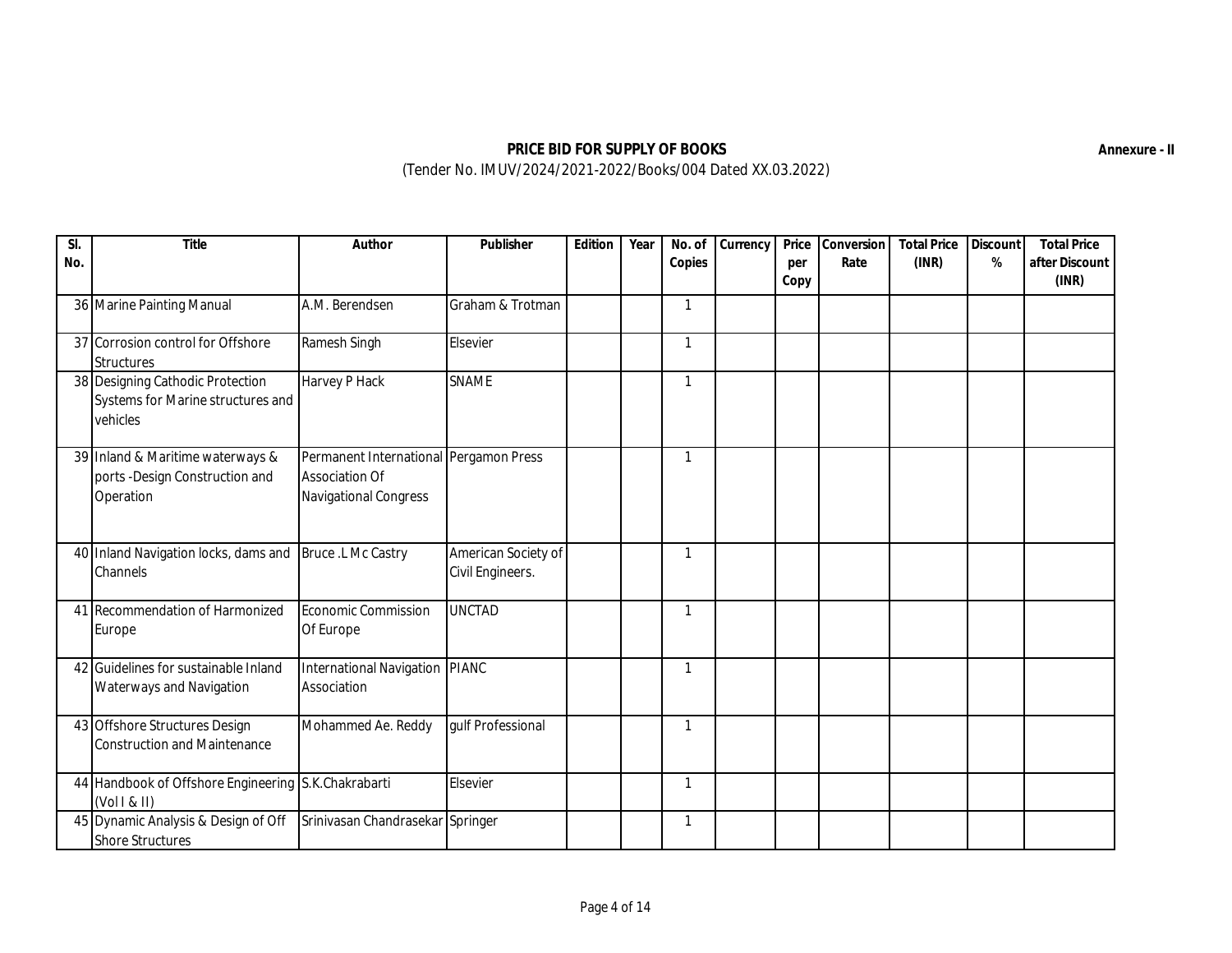| SI.<br>No. | Title                                                                                         | Author                                     | Publisher                       | Edition | Year | No. of<br>Copies | Currency | Price<br>per<br>Copy | Conversion<br>Rate | <b>Total Price</b><br>(INR) | Discount<br>% | <b>Total Price</b><br>after Discount<br>(INR) |
|------------|-----------------------------------------------------------------------------------------------|--------------------------------------------|---------------------------------|---------|------|------------------|----------|----------------------|--------------------|-----------------------------|---------------|-----------------------------------------------|
|            | 46 Entrepreneurial Development                                                                | S.S.Khanka                                 | S. Chand<br>Publications        |         |      | 5                |          |                      |                    |                             |               |                                               |
|            | 47 Entrepreneurship - Theory,<br>process and practices                                        | Kurahko & Hodgetts                         | Thomson learning                |         |      | $\overline{2}$   |          |                      |                    |                             |               |                                               |
|            | 48 Law relating to Intellectual<br>Property                                                   | Wadhera                                    | Universal Law<br>Publishing Co  |         |      | 5                |          |                      |                    |                             |               |                                               |
|            | 49 Entrepreneurship 5th Edition                                                               | <b>Hisrich R D And Peters</b><br><b>MP</b> | <b>Tata McGraw Hill</b>         |         |      | $\overline{2}$   |          |                      |                    |                             |               |                                               |
|            | 50 Entrepreneurship theory at cross<br>roads: paradigms and praxis                            | Mathew J Manimala                          | Dream tech                      |         |      | 1                |          |                      |                    |                             |               |                                               |
|            | 51 Entrepreneurship and innovation                                                            | Rabindra N. Kanungo                        | Sage Publications,<br>New Delhi |         |      | 1                |          |                      |                    |                             |               |                                               |
|            | 52 Intellectual Property Rights,<br>Patents, Trademarks, Copyrights &<br><b>Allied Rights</b> | Cornish W. R.                              | Sweet & Maxwell                 |         |      | 1                |          |                      |                    |                             |               |                                               |
|            | 53 Intellectual Property Rights                                                               | P. S. Narayan                              | Gogia Law Agency                |         |      | 1                |          |                      |                    |                             |               |                                               |
|            | 54 Intellectual Property Rights Law in<br>India                                               | T. Ramappa                                 | Asia Law House                  |         |      | $\overline{2}$   |          |                      |                    |                             |               |                                               |
|            | 55 Operations research principles and G. Srinivasan<br>applications                           |                                            | PHI                             |         |      | 5                |          |                      |                    |                             |               |                                               |
|            | 56 Operations Research: An<br>Introduction                                                    | Hamdy A. Taha                              | <b>Pearson Prentice</b><br>Hall |         |      | 5                |          |                      |                    |                             |               |                                               |
|            | 57 Operations Research                                                                        | R.Pannerselvam                             | Prentice Hall of<br>India       |         |      | $\overline{2}$   |          |                      |                    |                             |               |                                               |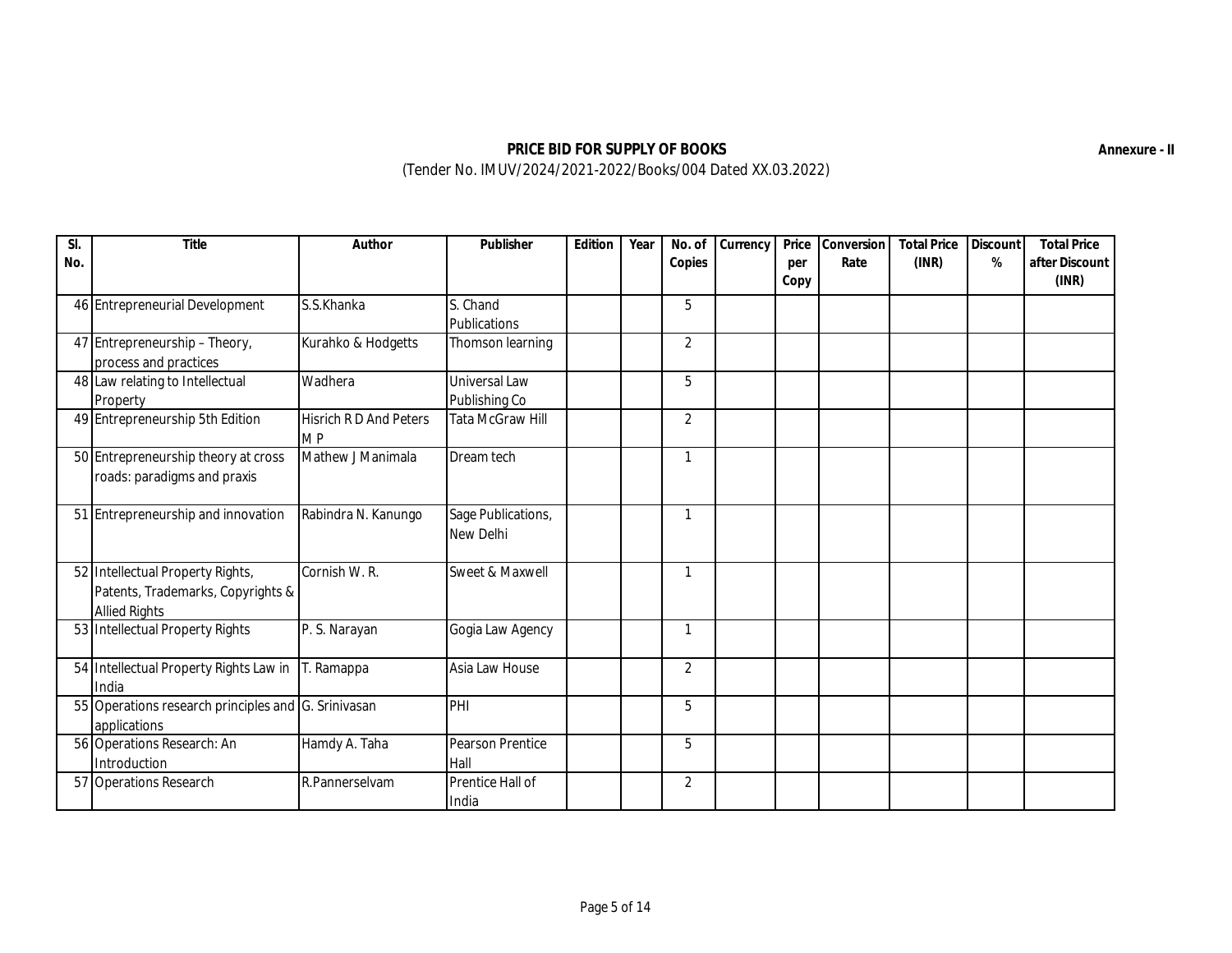| No. | Title                                                                                                  | Author                         | Publisher                           | Edition | Year | No. of<br>Copies | Currency | Price<br>per<br>Copy | Conversion<br>Rate | <b>Total Price</b><br>(INR) | Discount<br>$\%$ | <b>Total Price</b><br>after Discount<br>(INR) |
|-----|--------------------------------------------------------------------------------------------------------|--------------------------------|-------------------------------------|---------|------|------------------|----------|----------------------|--------------------|-----------------------------|------------------|-----------------------------------------------|
|     | 58 Enabling Innovation. A practical<br>guide to understanding and<br>fostering innovation              | Douthwaite, B.                 | <b>Zed Books</b>                    |         |      | 5                |          |                      |                    |                             |                  |                                               |
|     | 59 Industrial Engineering and<br>Management                                                            | O.P.Khanna                     | Khanna Publishers                   |         |      | $\overline{2}$   |          |                      |                    |                             |                  |                                               |
|     | 60 The Essence of Total Quality<br>Management                                                          | John Bank                      | PHI                                 |         |      | 1                |          |                      |                    |                             |                  |                                               |
|     | 61 Beyond Total Quality Management Greg Bounds, Lyle Yorks                                             | Et Al                          | McGraw Hill                         |         |      | 1                |          |                      |                    |                             |                  |                                               |
|     | 62 A Text Book of Human Resource<br>Management                                                         | C. B. Mamoria, SV<br>Gankar    | Himalaya<br><b>Publishing House</b> |         |      | $\overline{2}$   |          |                      |                    |                             |                  |                                               |
|     | 63 Principles of Computational Fluid<br>dynamics                                                       | <b>Wesseling Peter</b>         | Springer                            |         |      | 1                |          |                      |                    |                             |                  |                                               |
|     | 64 CNC Programming, Principles and<br>Applications                                                     | Michael .W. Mattson            | <b>DELMAR Publishers</b>            |         |      | 5                |          |                      |                    |                             |                  |                                               |
|     | 65 Computational Geometry Curve<br>and Surface Modelling                                               | Subu - Quing Liu Ding<br>-Yuan | <b>Academic Press</b>               |         |      | $\overline{2}$   |          |                      |                    |                             |                  |                                               |
|     | 66 Computational Numerical control,<br>Concepts & Programming                                          | <b>Warren S Seames</b>         | Delmar Thomson<br>Learning Inc      |         |      | 1                |          |                      |                    |                             |                  |                                               |
|     | 67 Computational Geometry                                                                              | Franco.Ppreparations           | Springer                            |         |      | 1                |          |                      |                    |                             |                  |                                               |
|     | 68 U.K ship recycling strategy<br>Department for Environment Food<br>and Rural Affairs, February 2007. |                                |                                     |         |      | 1                |          |                      |                    |                             |                  |                                               |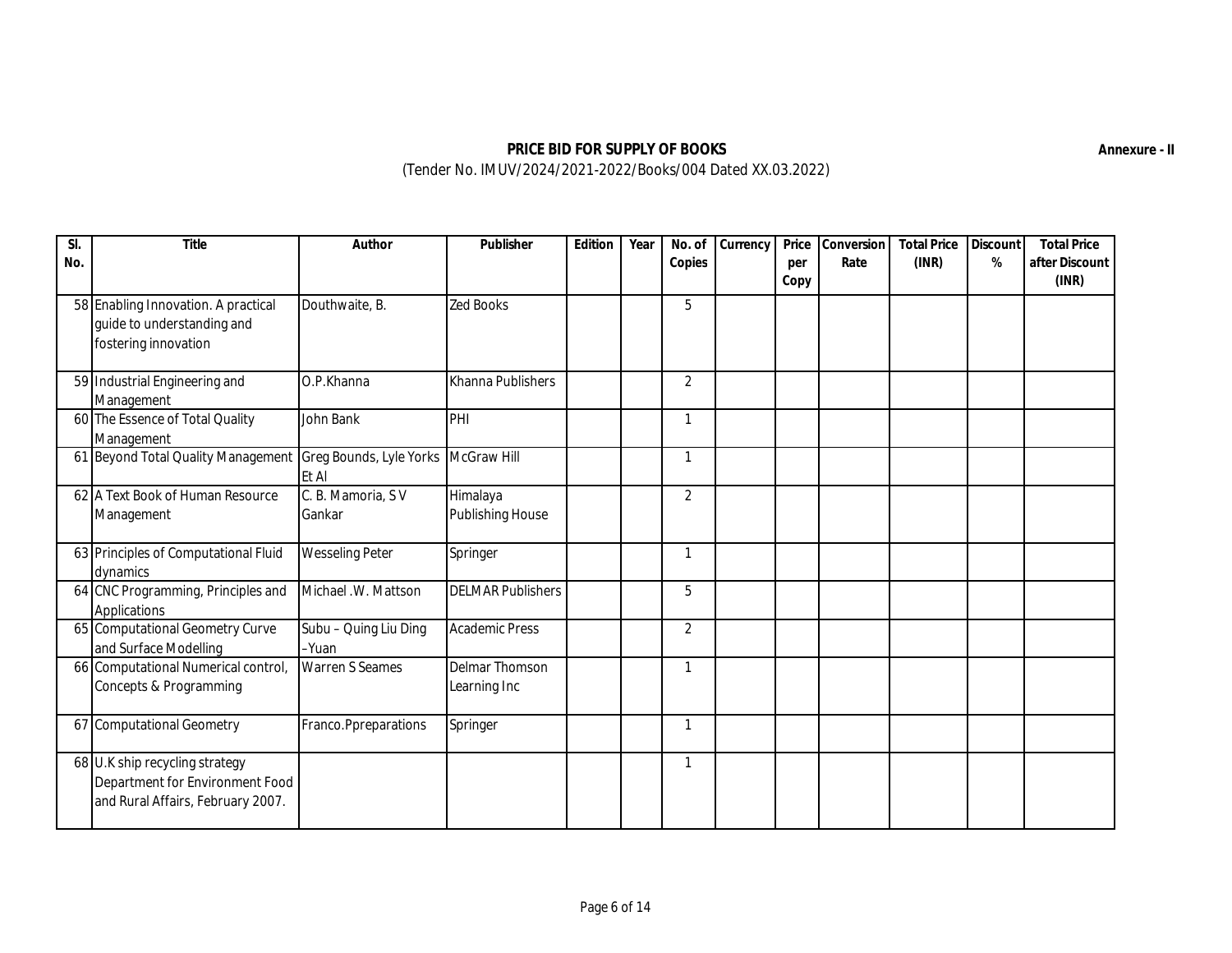| No. | Title                                                                                                                                                                           | Author                                               | Publisher                        | Edition | Year | No. of<br>Copies | Currency | Price<br>per<br>Copy | Conversion<br>Rate | <b>Total Price</b><br>(INR) | Discount<br>% | <b>Total Price</b><br>after Discount<br>(INR) |
|-----|---------------------------------------------------------------------------------------------------------------------------------------------------------------------------------|------------------------------------------------------|----------------------------------|---------|------|------------------|----------|----------------------|--------------------|-----------------------------|---------------|-----------------------------------------------|
|     | 69 Conference of the parties to the<br>Basel Convention on the control of Environment<br>Tran's boundary movements of<br>hazardous wastes and their<br>disposal, UNEP/CHW.6/23. | <b>United Nations</b><br>Programme                   |                                  |         |      | 1                |          |                      |                    |                             |               |                                               |
|     | 70 Theory of vibrations - An<br>introduction                                                                                                                                    | Shabana. A.A.                                        | Springer                         |         |      | 1                |          |                      |                    |                             |               |                                               |
|     | 71 Dock and Harbour Engineering                                                                                                                                                 | Oza H.P. & Oza G.H.                                  | <b>Anand Publications</b>        |         |      | 4                |          |                      |                    |                             |               |                                               |
|     | 72 Ship Electric Energy Systems:<br>Design and Operation Principles                                                                                                             | John Prousalidis And<br><b>Christos Th Kourtesis</b> | <b>IMAREST</b><br>Publication    |         |      | 4                |          |                      |                    |                             |               |                                               |
|     | 73 Introduction to Offshore<br><b>Structures Design Fabrication &amp;</b><br>Installation                                                                                       | W.J. Graff                                           | <b>Gulf Publications</b>         |         |      | 4                |          |                      |                    |                             |               |                                               |
|     | 74 Tugs Use in Port                                                                                                                                                             | <b>Henk Hensen</b>                                   | <b>The Nautical</b><br>Institute |         |      | 4                |          |                      |                    |                             |               |                                               |
|     | 75 Advances in Marine Navigation<br>and Safety of Sea Transportation                                                                                                            | Adam Weintrit &<br><b>Tomasz Neumann</b>             | <b>CRC Press</b>                 |         |      | 1                |          |                      |                    |                             |               |                                               |
|     | 76 Digital Supply Chains                                                                                                                                                        | Gotz G. Wehberg                                      | Routledge                        |         |      | $\mathbf{1}$     |          |                      |                    |                             |               |                                               |
|     | 77 Ocean Structures- Construction,<br>Materials, and Operations                                                                                                                 | Srinivasan<br>Chandrasekaran &<br>Arvind Kumar Jain  | <b>CRC Press</b>                 |         |      | 1                |          |                      |                    |                             |               |                                               |
|     | 78 The Digitalization of the 21st<br>Century Supply Chain                                                                                                                       | Stuart M. Rosenberg                                  | Routledge                        |         |      | 1                |          |                      |                    |                             |               |                                               |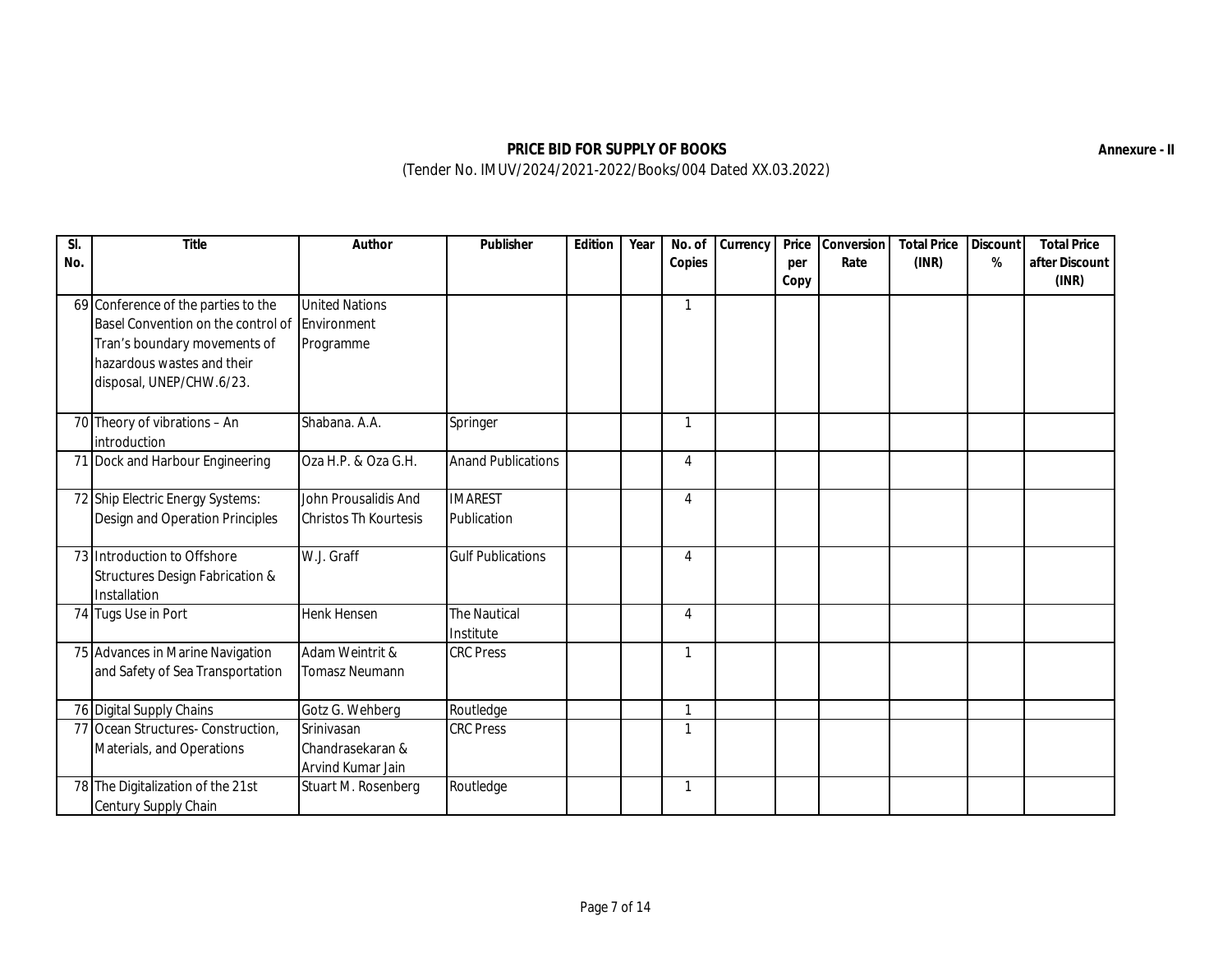| $\overline{SI}$<br>No. | Title                                                                         | Author                              | Publisher                   | Edition | Year | No. of<br>Copies | Currency | Price<br>per<br>Copy | Conversion<br>Rate | <b>Total Price</b><br>(INR) | Discount<br>% | <b>Total Price</b><br>after Discount<br>(INR) |
|------------------------|-------------------------------------------------------------------------------|-------------------------------------|-----------------------------|---------|------|------------------|----------|----------------------|--------------------|-----------------------------|---------------|-----------------------------------------------|
|                        | 79 Trends in the Analysis and Design<br>of Marine Structures                  | J. Parunov & C. Guedes<br>Soares    | <b>CRC Press</b>            |         |      | 1                |          |                      |                    |                             |               |                                               |
|                        | 80 Here There and Everywhere                                                  | Sudha Murthy                        | Penguin                     |         |      | $\mathbf{1}$     |          |                      |                    |                             |               |                                               |
| 81                     | Three Thousand Stitches: Ordinary Sudha Murthy<br>People, Extraordinary Lives |                                     | Penguin                     |         |      | 1                |          |                      |                    |                             |               |                                               |
|                        | 82 Wise and Otherwise: A salute to<br>Life                                    | Sudha Murthy                        | Penguin                     |         |      | 1                |          |                      |                    |                             |               |                                               |
|                        | 83 The Bird with Golden Wings:<br>Stories of Wit and Magic                    | Sudha Murthy                        | Penguin                     |         |      | 1                |          |                      |                    |                             |               |                                               |
|                        | 84 The Magic Drum and Other<br><b>Favourite Stories</b>                       | Sudha Murthy                        | Penguin                     |         |      | 1                |          |                      |                    |                             |               |                                               |
|                        | 85 Mahashweta                                                                 | Sudha Murthy                        | Penguin                     |         |      | $\mathbf{1}$     |          |                      |                    |                             |               |                                               |
|                        | 86 Indian Women - Contemporary<br>Essays                                      | Devaki Jain & C.P.<br>Sujaya (Eds.) | <b>Publication Division</b> |         |      | 1                |          |                      |                    |                             |               |                                               |
|                        | 87 Essays on Indian Economy                                                   | <b>Publication Division</b>         | <b>Publication Division</b> |         |      | 1                |          |                      |                    |                             |               |                                               |
|                        | 88 Indian Navy - A Perspective                                                | <b>Baldeo Sahai</b>                 | <b>Publication Division</b> |         |      | $\mathbf{1}$     |          |                      |                    |                             |               |                                               |
|                        | 89 Indian Shipping - A Historical<br>Survey                                   | <b>Baldeo Sahai</b>                 | <b>Publication Division</b> |         |      | 1                |          |                      |                    |                             |               |                                               |
|                        | 90 The Wonderful Marine World                                                 | Sukanya Datta                       | <b>Publication Division</b> |         |      | 1                |          |                      |                    |                             |               |                                               |
|                        | 91 Marine Archaeology in India                                                | S.R. Rao                            | <b>Publication Division</b> |         |      | 1                |          |                      |                    |                             |               |                                               |
|                        | 92 Bharatiyon ka samudra Yatra (in<br>Hindi)                                  | Rani Bhatnagar                      | <b>Publication Division</b> |         |      | 1                |          |                      |                    |                             |               |                                               |
|                        | 93 Paryabaran aur Vikas (in Hindi)                                            | Subhas Sharma                       | <b>Publication Division</b> |         |      | 1                |          |                      |                    |                             |               |                                               |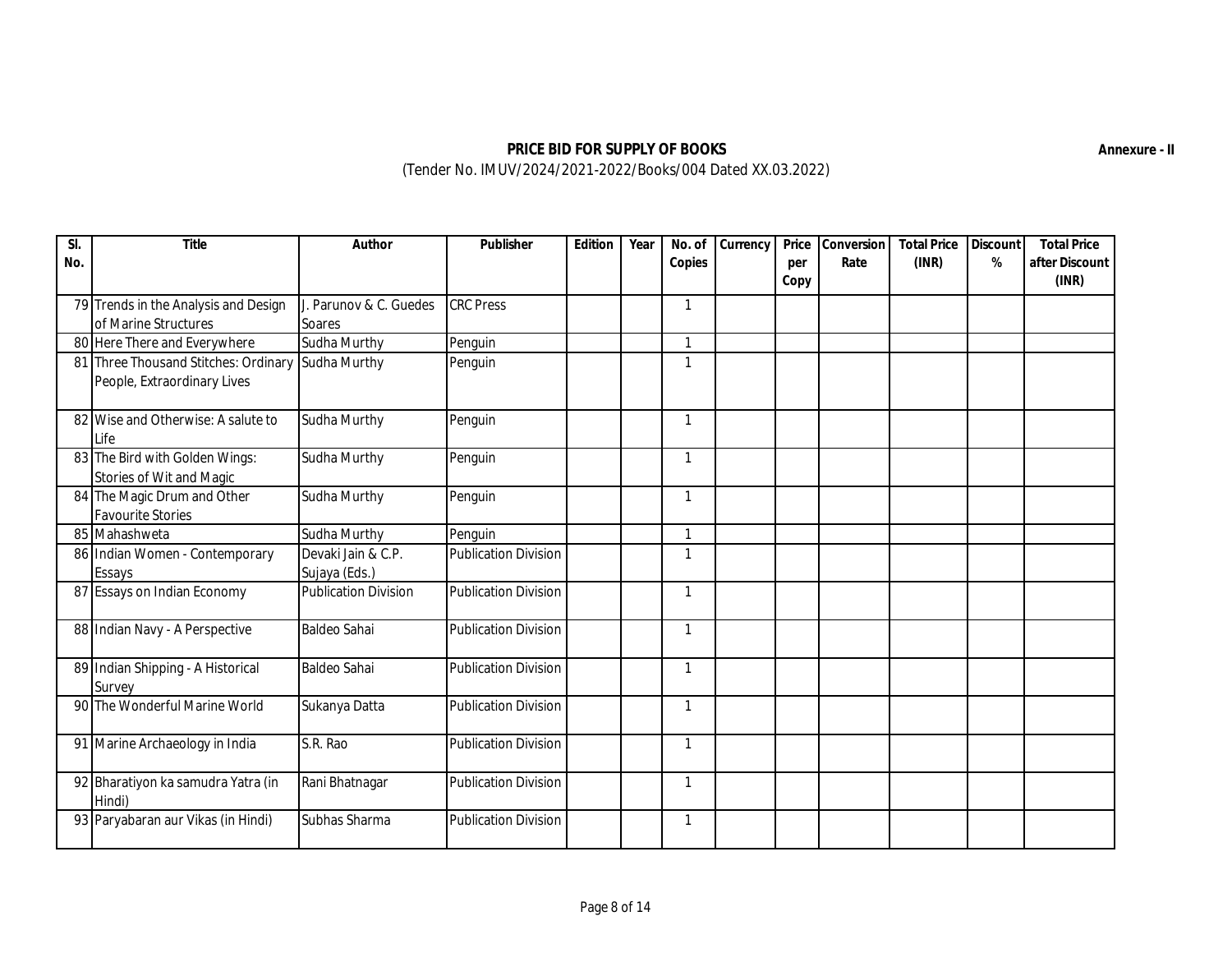| $\overline{\mathsf{SL}}$<br>No. | Title                                                         | Author                                          | Publisher                   | Edition | Year | No. of<br>Copies | Currency | Price<br>per<br>Copy | Conversion<br>Rate | <b>Total Price</b><br>(INR) | Discount<br>% | <b>Total Price</b><br>after Discount<br>(INR) |
|---------------------------------|---------------------------------------------------------------|-------------------------------------------------|-----------------------------|---------|------|------------------|----------|----------------------|--------------------|-----------------------------|---------------|-----------------------------------------------|
|                                 | 94 Bharat ki Nari Ratna (in Hindi)                            | <b>Publication Division</b>                     | <b>Publication Division</b> |         |      | 1                |          |                      |                    |                             |               |                                               |
|                                 | 95 Swami Vivekananda (in Hindi)                               | B.K.R.B Rao                                     | <b>Publication Division</b> |         |      | $\mathbf{1}$     |          |                      |                    |                             |               |                                               |
|                                 | 96 Frugal Innovation : How to do<br><b>Better with Less</b>   | Navi Radjou, Jaideep<br>Prabhu                  | Hachette India<br>Local     |         |      | 1                |          |                      |                    |                             |               |                                               |
|                                 | 97 Manorama Yearbook 2021                                     |                                                 | Manorama                    |         |      | 1                |          |                      |                    |                             |               |                                               |
|                                 | 98 Maritime India                                             | K.K. Nayyar                                     | Rupa Pub.                   |         |      | 1                |          |                      |                    |                             |               |                                               |
|                                 | 99 Quantitative Aptitude for<br>Competitive Exam              | RS Agarwal                                      |                             |         |      | $\overline{2}$   |          |                      |                    |                             |               |                                               |
|                                 | 100 A New Approach to Reasoning                               | B.S. Sijwalii, Indu Sijwali                     | Arihant                     |         |      | $\overline{2}$   |          |                      |                    |                             |               |                                               |
|                                 | 101 Barrons GRE 22nd edition                                  | Sharon Weiner Green                             |                             |         |      | $\overline{2}$   |          |                      |                    |                             |               |                                               |
|                                 | 102 5 lb. Book of GRE Practice<br>Problems                    |                                                 | Manhattan Prep              |         |      | $\overline{2}$   |          |                      |                    |                             |               |                                               |
|                                 | 103 Bank PO Solved Papers Quantitave<br>Aptitude              |                                                 | Arihant                     |         |      | $\overline{2}$   |          |                      |                    |                             |               |                                               |
|                                 | 104 Face To Face CAT                                          |                                                 | Arihant                     |         |      | $\overline{2}$   |          |                      |                    |                             |               |                                               |
|                                 | 105 Illiberal India: Gauri Lankesh and<br>the Age of Unreason | Rajghatta Chidananda                            | Westland<br>Publications    |         |      | $\overline{2}$   |          |                      |                    |                             |               |                                               |
|                                 | 106 Adrishya: Stories of Great Indian<br><b>Spies</b>         |                                                 | <b>Rupa Publications</b>    |         |      | $\overline{2}$   |          |                      |                    |                             |               |                                               |
|                                 | 107 Sustainable Energy Technologies                           | Eduardo Rincón-Mejía,<br>Alejandro de las Heras | <b>CRC Press</b>            |         |      | 1                |          |                      |                    |                             |               |                                               |
|                                 | 108 Advances in Renewable Energy<br>Research                  | Malgorzata Pawlowska,<br>Artur Pawlowski        | <b>CRC Press</b>            |         |      | 1                |          |                      |                    |                             |               |                                               |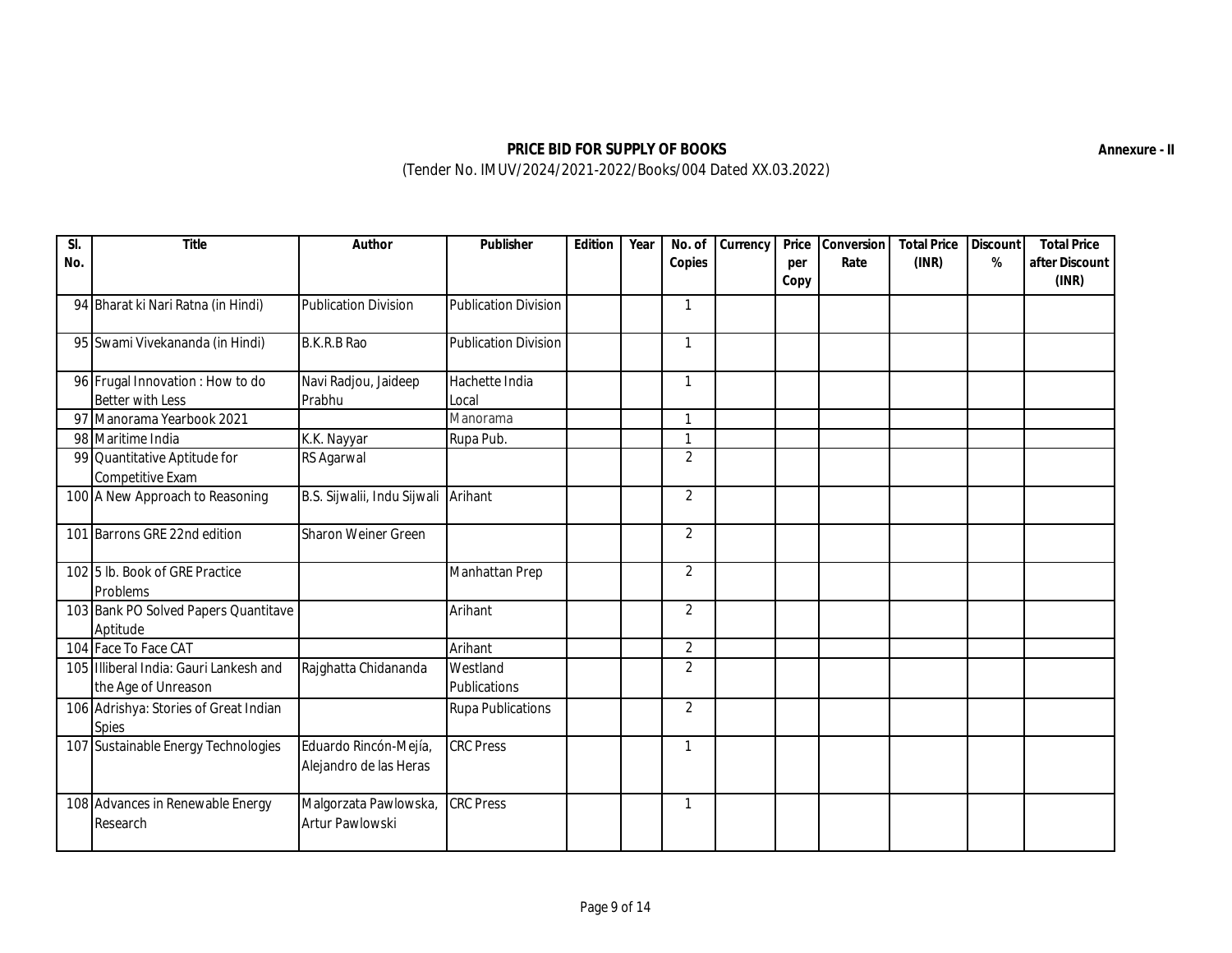| SI.<br>No. | Title                                                                              | Author                                                   | Publisher                | Edition | Year | No. of<br>Copies | Currency | Price<br>per<br>Copy | Conversion<br>Rate | <b>Total Price</b><br>(INR) | Discount<br>% | <b>Total Price</b><br>after Discount<br>(INR) |
|------------|------------------------------------------------------------------------------------|----------------------------------------------------------|--------------------------|---------|------|------------------|----------|----------------------|--------------------|-----------------------------|---------------|-----------------------------------------------|
|            | 109 Hydrogen Fuel: Production,<br>Transport, and Storage                           | Ram B. Gupta                                             | <b>CRC Press</b>         |         |      | 1                |          |                      |                    |                             |               |                                               |
|            | 110 Energy Resources: Availability,<br>Management, and Environmental<br>Impacts    | Kenneth J. Skipka, Louis<br>Theodore                     | <b>CRC Press</b>         |         |      | $\mathbf{1}$     |          |                      |                    |                             |               |                                               |
|            | 111 Basic Naval Architecture : Ship<br>Stability                                   | Philip A. Wilson                                         | Springer                 |         |      | 1                |          |                      |                    |                             |               |                                               |
|            | 112 Dredging in India                                                              | India Infrastructure<br>Research                         |                          |         |      | 1                |          |                      |                    |                             |               |                                               |
|            | 113 ASM Handbook Volume 13c:<br><b>Corrosion Environments and</b><br>Industries    | Stephen D. Cramerand<br>Bernard S. Covino                | <b>ASM International</b> |         |      | $\mathbf{1}$     |          |                      |                    |                             |               |                                               |
|            | 114 Construction Risks in Coastal<br>Engineering                                   | Jonathan Simm & Ian<br>Cruisckshank                      | <b>Thomas Telford</b>    |         |      | 1                |          |                      |                    |                             |               |                                               |
|            | 115 Coastlines, Structures and<br><b>Breakwaters</b>                               | N.W.H. Allsop                                            | <b>Thomas Telford</b>    |         |      | 1                |          |                      |                    |                             |               |                                               |
|            | 116 Breakwaters, Coastal Structures<br>and Coastlines                              | N.W.H. Allsop                                            | <b>Thomas Telford</b>    |         |      | 1                |          |                      |                    |                             |               |                                               |
|            | 117 Air Cargo Management- Air Freight Michael Sales<br>and the Global Supply Chain |                                                          | Routledge                |         |      | 1                |          |                      |                    |                             |               |                                               |
|            | 118 Business and Economics of Port<br>Management- An Insider's<br>Perspective      | Wei Yim Yap                                              | Routledge                |         |      | 1                |          |                      |                    |                             |               |                                               |
|            | 119 Excellence in Supply Chain<br>Management                                       | Balram Avittathur,<br>Debabrata Ghosh                    | Routledge                |         |      | 1                |          |                      |                    |                             |               |                                               |
|            | 120 Inventory and Production<br>Management in Supply Chains                        | Edward A. Silver, David<br>F. Pyke, Douglas J.<br>Thomas | Routledge                |         |      | 1                |          |                      |                    |                             |               |                                               |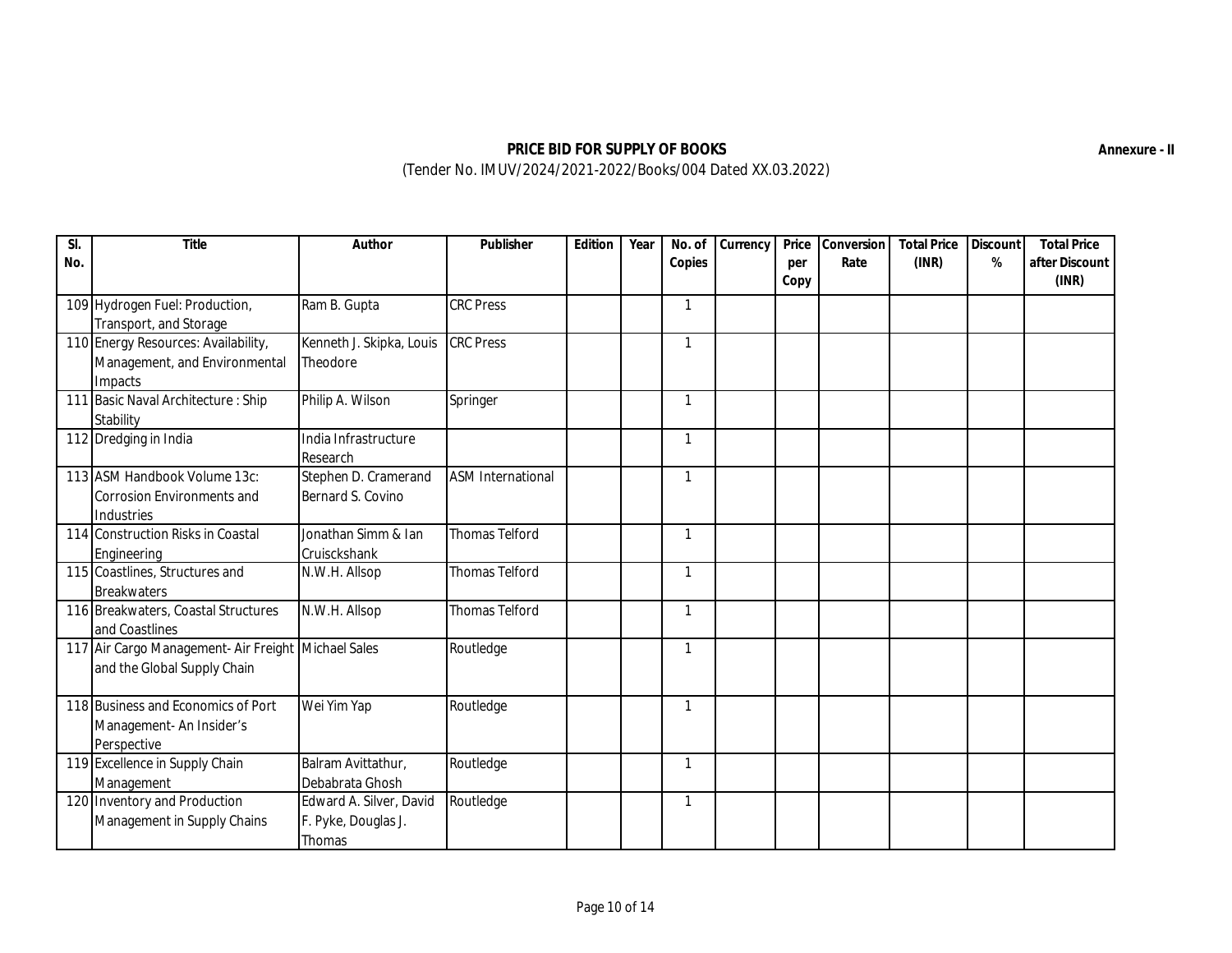| $\overline{SI}$<br>No. | Title                                                                                                                               | Author                                               | Publisher                           | Edition | Year | No. of<br>Copies | Currency | Price<br>per<br>Copy | Conversion<br>Rate | <b>Total Price</b><br>(INR) | Discount<br>% | <b>Total Price</b><br>after Discount<br>(INR) |
|------------------------|-------------------------------------------------------------------------------------------------------------------------------------|------------------------------------------------------|-------------------------------------|---------|------|------------------|----------|----------------------|--------------------|-----------------------------|---------------|-----------------------------------------------|
|                        | 121 Managing Global Supply Chains                                                                                                   | Ron Basu, J. Nevan<br>Wright                         | Routledge                           |         |      | $\mathbf 1$      |          |                      |                    |                             |               |                                               |
|                        | 122 Marketing and Supply Chain<br>Management- A Systemic<br>Approach                                                                | Dimitris Folinas, Thomas Routledge<br>Fotiadis       |                                     |         |      | $\mathbf{1}$     |          |                      |                    |                             |               |                                               |
|                        | 123 Optimizing Your Supply-Chain<br>Performance- How to Assess and<br>Improve Your Company's Strategy<br>and Execution Capabilities | Raymond Kelly                                        | Routledge                           |         |      | 1                |          |                      |                    |                             |               |                                               |
|                        | 124 Purchasing and Supply Chain<br>Management- A Sustainability<br>Perspective                                                      | Thomas E. Johnsen,<br>Mickey Howard, Joe<br>Miemczyk | Routledge                           |         |      | $\mathbf{1}$     |          |                      |                    |                             |               |                                               |
|                        | 125 Shipbroking and Chartering<br>Practice                                                                                          | Evi Plomaritou, Anthony Routledge<br>Papadopoulos    |                                     |         |      | $\mathbf{1}$     |          |                      |                    |                             |               |                                               |
|                        | 126 World-Class SHIP MANAGER - In 4<br>Weeks                                                                                        | Abhijit Singh and Mihir<br>Das                       |                                     |         |      | 3                |          |                      |                    |                             |               |                                               |
|                        | 127 Management: Text and Cases.                                                                                                     | Rao, V.S.P. & Krishna, H. Excel Book                 |                                     |         |      | $\overline{2}$   |          |                      |                    |                             |               |                                               |
|                        | 128 Human Resource Management:<br>Text and Cases.                                                                                   | Rao, V. S. P.,                                       | <b>Excel Books</b>                  |         |      | $\overline{2}$   |          |                      |                    |                             |               |                                               |
|                        | 129 Export Import Procedures and<br>Documentation (Foreign Trade -<br>Theory, Procedures, Practices and<br>Documentation)           | Khushpat, S. J.                                      | Himalaya<br><b>Publishing House</b> |         |      | $\overline{2}$   |          |                      |                    |                             |               |                                               |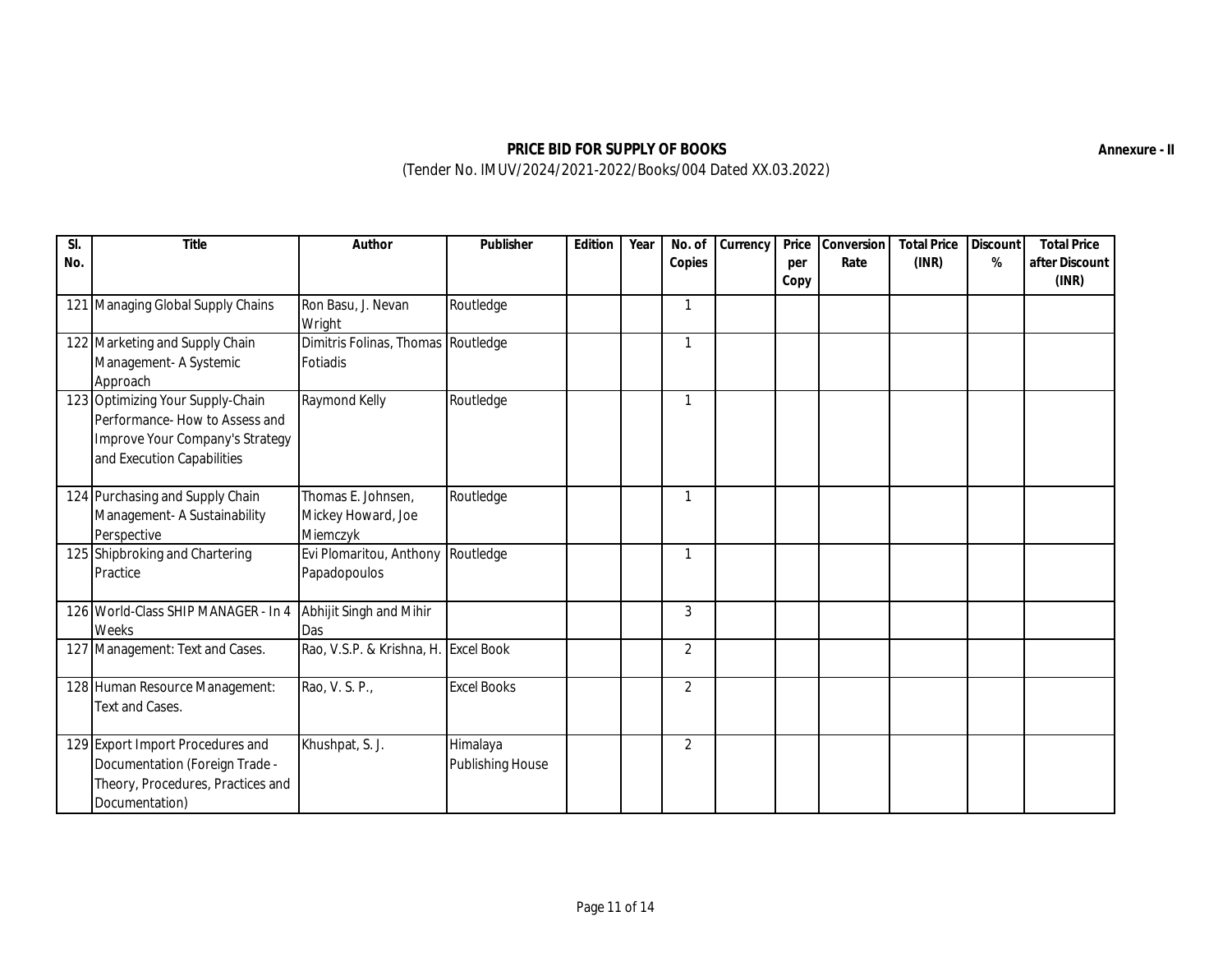| SI.<br>No. | Title                                                                                      | Author                                                              | Publisher                        | Edition | Year | No. of<br>Copies | Currency | Price<br>per<br>Copy | Conversion<br>Rate | <b>Total Price</b><br>(INR) | Discount<br>% | <b>Total Price</b><br>after Discount<br>(INR) |
|------------|--------------------------------------------------------------------------------------------|---------------------------------------------------------------------|----------------------------------|---------|------|------------------|----------|----------------------|--------------------|-----------------------------|---------------|-----------------------------------------------|
|            | 130 International Logistics: the<br>Management of International<br><b>Trade Operations</b> | Pierre A. David.                                                    |                                  |         |      | $\overline{2}$   |          |                      |                    |                             |               |                                               |
|            | 131 International Organizational<br>Behavior - Transcending Borders<br>and Cultures        | By Dean B.<br>McFarlin, Paul D.<br>Sweeney $\cdot$ 2013             | Routledge                        |         |      | 1                |          |                      |                    |                             |               |                                               |
|            | 132 Managerial Economics.                                                                  | Varshney, R. L &<br>Maheshwari, K. L.                               | Sultan Chand and<br>Sons         |         |      | 5                |          |                      |                    |                             |               |                                               |
|            | 133 Advanced Accounting,                                                                   | Jain, S. P., & K. L. Narang Kalyani Publishers                      |                                  |         |      | 4                |          |                      |                    |                             |               |                                               |
|            | 134 Financial Management                                                                   | Ravi M Kishore                                                      | Taxmann                          |         |      | 5                |          |                      |                    |                             |               |                                               |
|            | 135 Business Communication Today.                                                          | Bovée, C. L., John V. Thill Prentice Hall<br>& Barbara E. Schatzman |                                  |         |      | 5                |          |                      |                    |                             |               |                                               |
|            | 136 Quantitative Techniques in<br>Management.                                              | Vohra, N.D.                                                         | McGraw-Hill<br>Education         |         |      | 5                |          |                      |                    |                             |               |                                               |
|            | 137 Cost and Management Accounting.                                                        | Jain, S. P. & Narang, K. L.                                         | Kalyani publishers:<br>New Delhi |         |      | 4                |          |                      |                    |                             |               |                                               |
|            | 138 Cost Accounting and Management<br>Accounting: Text and Cases                           | Ravi, M. K.                                                         | Taxmann                          |         |      | 4                |          |                      |                    |                             |               |                                               |
|            | 139 Principles of Maritime Law.                                                            | Susan Hodges & Chris<br>Hill                                        | <b>LLOYDS</b>                    |         |      | 1                |          |                      |                    |                             |               |                                               |
|            | 140 Marketing Management: A South<br>Asian Perspective.                                    | Kotler, P., Keller, Koshy,<br>Jha.                                  | Pearson                          |         |      | 1                |          |                      |                    |                             |               |                                               |
|            | 141 Marketing                                                                              | Lamb, Hair, Sharma,<br>Mcdaniel,                                    | Cengage Learning                 |         |      | $\mathbf{1}$     |          |                      |                    |                             |               |                                               |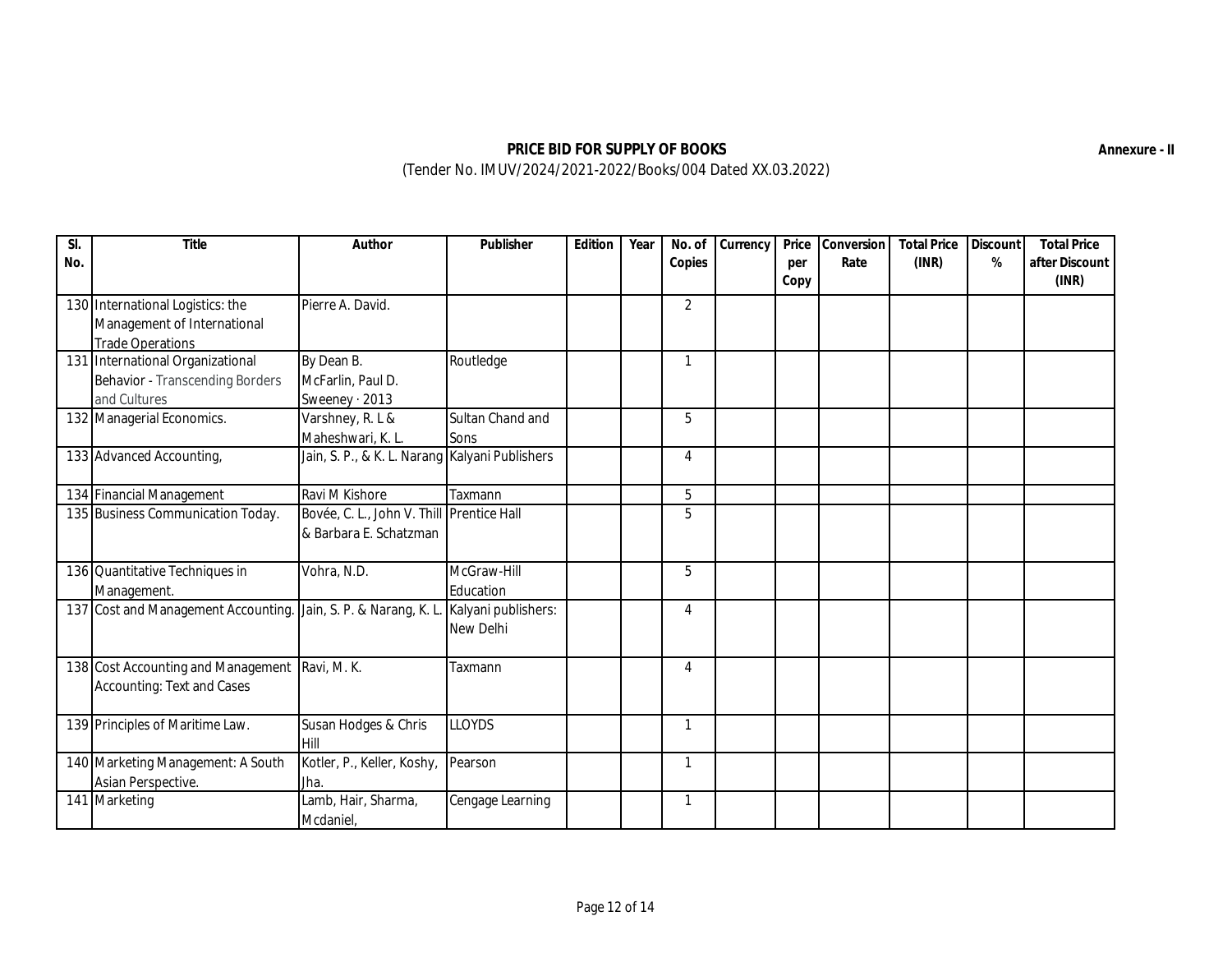| No. | Title                                                                                        | Author                                                                                        | Publisher                                    | Edition | Year | No. of<br>Copies | Currency | Price<br>per<br>Copy | Conversion<br>Rate | <b>Total Price</b><br>(INR) | Discount<br>$\%$ | <b>Total Price</b><br>after Discount<br>(INR) |
|-----|----------------------------------------------------------------------------------------------|-----------------------------------------------------------------------------------------------|----------------------------------------------|---------|------|------------------|----------|----------------------|--------------------|-----------------------------|------------------|-----------------------------------------------|
|     | 142 International Business.                                                                  | Rugman, Alan, M. &<br>Simon Collinson                                                         | <b>Prentice Hall</b>                         |         |      | $\mathbf{1}$     |          |                      |                    |                             |                  |                                               |
|     | 143 International Business: A<br>Managerial Perspective.                                     | Mahoney, Trigg, Griffin<br>& Pustay                                                           | Prentice hall                                |         |      | $\mathbf{1}$     |          |                      |                    |                             |                  |                                               |
|     | 144 International Business: Text and<br>Cases.                                               | Cherunilam, Francis                                                                           | PHI                                          |         |      | $\mathbf{1}$     |          |                      |                    |                             |                  |                                               |
|     | 145 Logistics and Supply Chain<br>Management.                                                | Martin, Christopher                                                                           | Pearson.                                     |         |      | 1                |          |                      |                    |                             |                  |                                               |
|     | 146 Textbook of Logistics and Supply<br>Chain Management.                                    | Agrawal, D. K.                                                                                | MacMillan: New<br>Delhi.                     |         |      | $\mathbf{1}$     |          |                      |                    |                             |                  |                                               |
|     | 147 Geography of Transport Systems                                                           | Jean- Paul- Rodriguez,<br>Claude Comtois, Brian<br>Slack                                      | Routledge                                    |         |      | $\mathbf{1}$     |          |                      |                    |                             |                  |                                               |
|     | 148 Applied Transport Economics-<br>Policy, Management and Decision<br>Making.               | <b>Stuart Cole</b>                                                                            | The Chartered<br>Institute of<br>Logistics & |         |      | 1                |          |                      |                    |                             |                  |                                               |
|     | 149 Principles of Transport Economics                                                        | Emile Quinet & R. W.<br>Vickerman                                                             |                                              |         |      | 1                |          |                      |                    |                             |                  |                                               |
|     | 150 Purchasing and Supply Chain<br>Management.                                               | James Patterson, Robert Cengage Learning<br>Monczka, Robert<br>Handfield & Larry<br>Giunipero |                                              |         |      | 1                |          |                      |                    |                             |                  |                                               |
|     | 151 Essentials of Supply Chain<br>Management.                                                | Michael H. Hugos                                                                              | Wiley & Sons.                                |         |      | 1                |          |                      |                    |                             |                  |                                               |
|     | 152 Purchasing and Supply Chain<br>Management: Analysis, Strategy,<br>Planning and Practice. | Arjan Van Weele                                                                               |                                              |         |      | $\mathbf{1}$     |          |                      |                    |                             |                  |                                               |